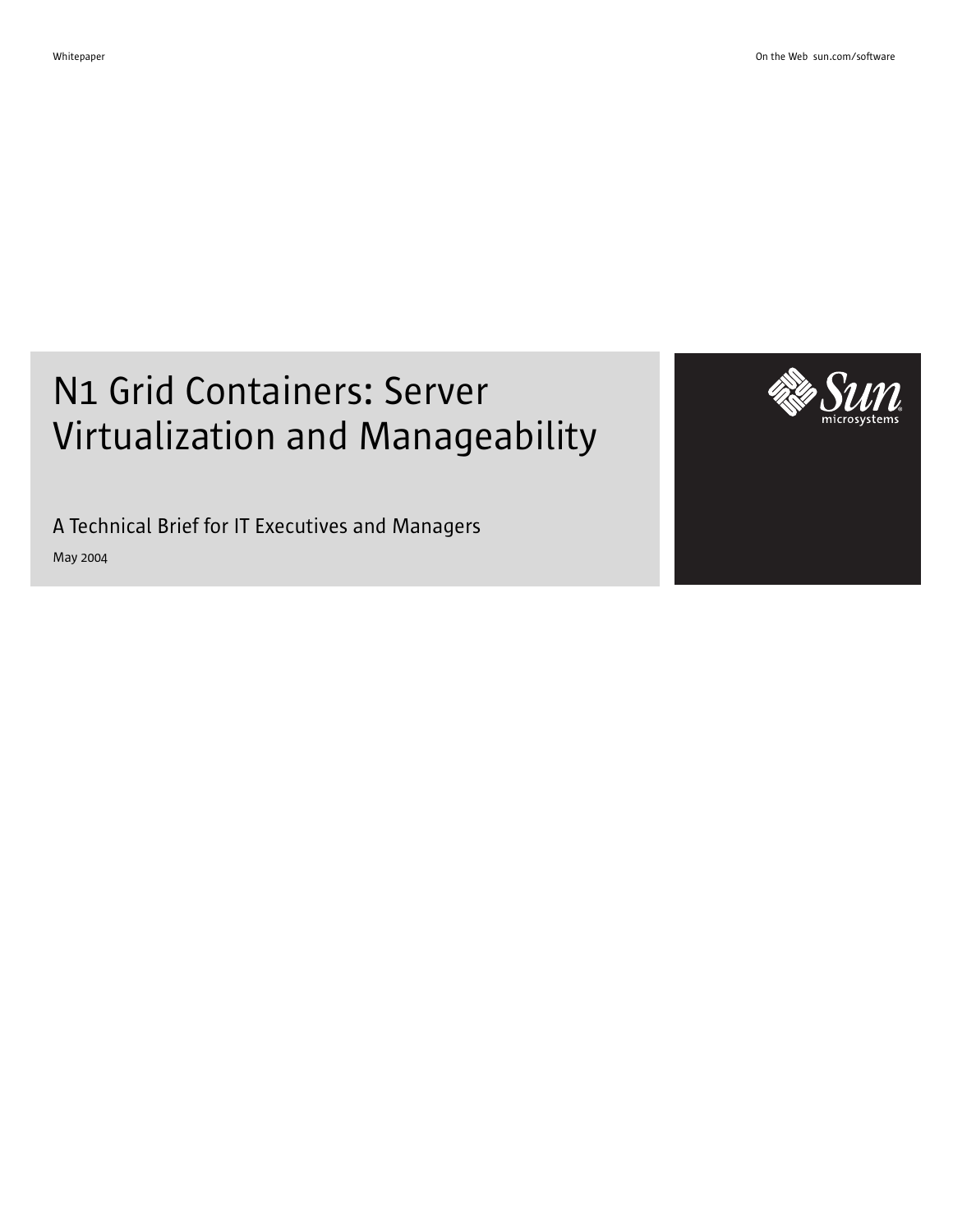# Table of Contents

| Example: Managing Memory and Network Bandwidth  12  |  |
|-----------------------------------------------------|--|
|                                                     |  |
| Example: Fault Isolation and Security Isolation  15 |  |
|                                                     |  |
|                                                     |  |
|                                                     |  |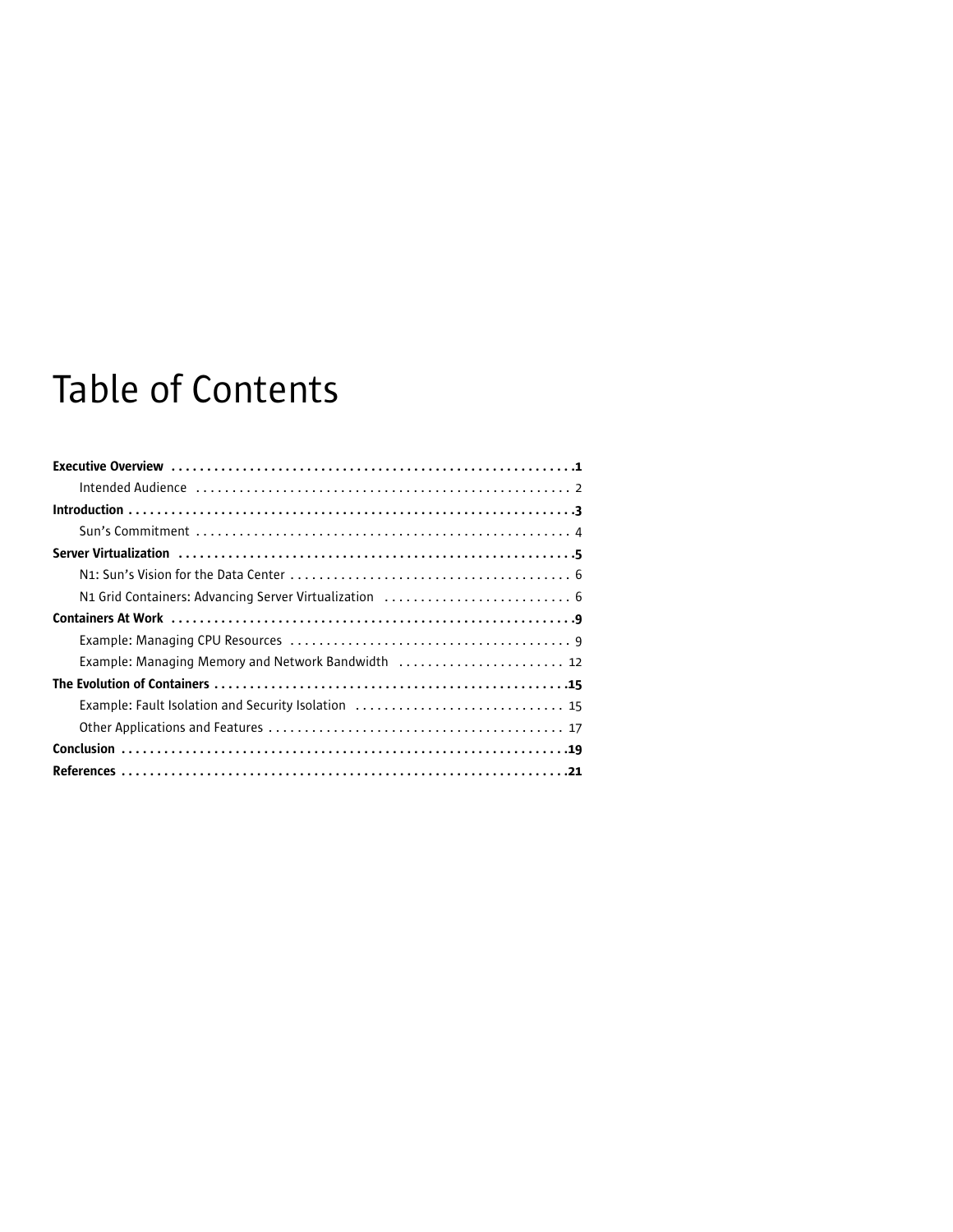## Executive Overview

After nearly a decade of experience with large-scale distributed computing, businesses have begun to understand how to build scalability and availability into their information technology (IT) infrastructure. Now, the escalating costs of managing vast networks of servers with software components installed on thousands of nodes have shifted the focus from increasing performance and availability to reducing the cost of IT infrastructure, increasing utilization of hardware, and better managing end-user service levels. Sun's vision is that businesses can accomplish this through N1<sup>™</sup> Grid, a new approach for managing data centers. N1 Grid views a data center as a single pool of resources delivering business services. Business services may be run on any system within the pool that provides the resources needed to meet performance and service levels. Creating and managing this single pool of resources requires *server virtualization*, a concept that allows servers and the network to be flexibly partitioned into independent execution environments within the same server and physical network.

Business services often consist of software components that are distributed across multiple servers and operating system instances. To reduce costs, businesses are eager to consolidate these applications onto fewer servers, but are concerned about unexpected interactions between applications. Virtualization enables the management of data centers as a fabric of interconnected computing resources rather than as a room filled with individual systems.

*N1 Grid Containers* are a key element in the implementation of N1 and server virtualization, and provide flexible, software-defined boundaries for isolating software applications or services. These applications can then be managed independently of each other, even while running in the same instance of the Solaris<sup>™</sup> Operating System.

N1 Grid Containers create an execution environment within a single instance of the Solaris Operating System (Solaris OS). As part of the Container roadmap *Solaris*™ Containers were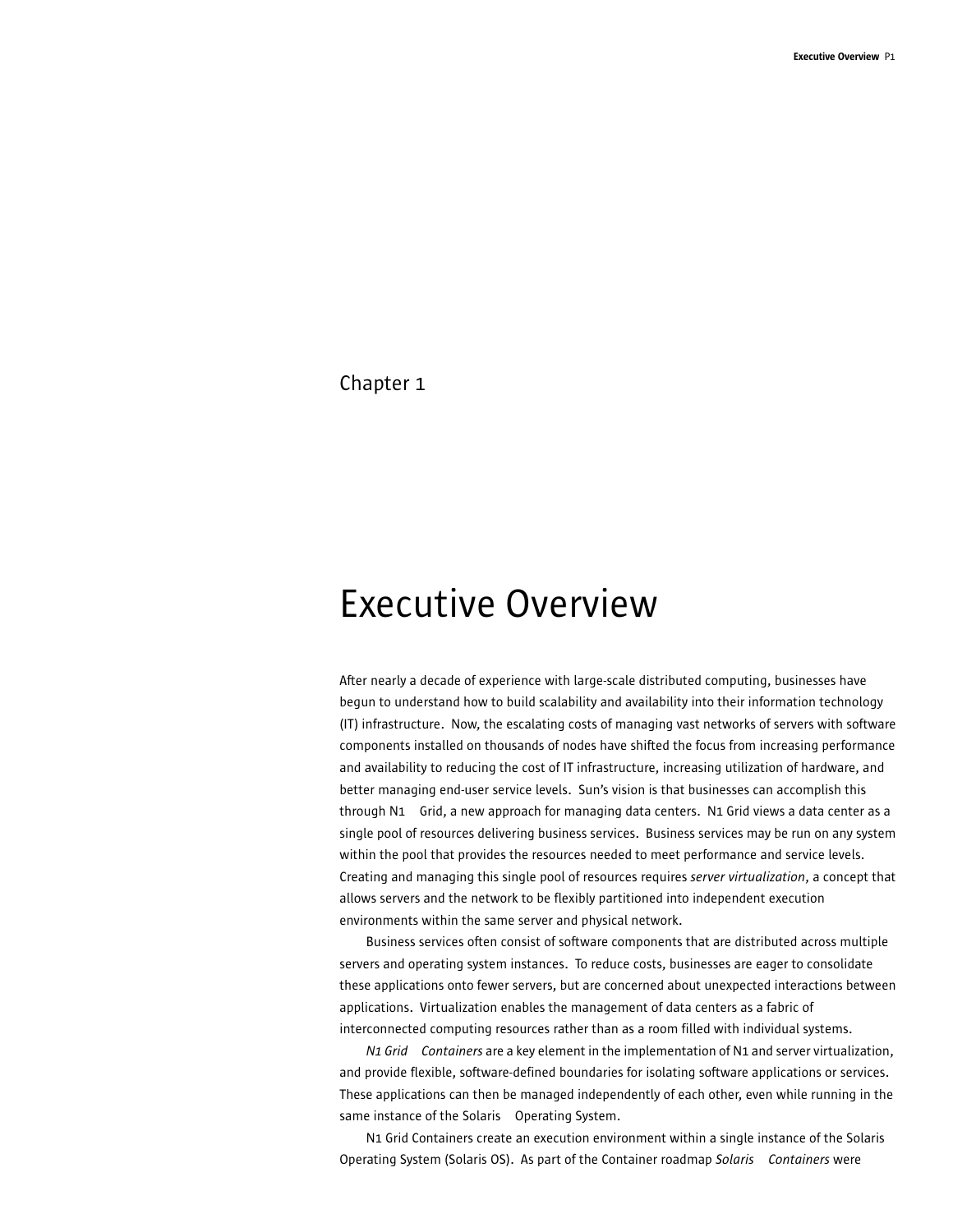introduced with Solaris 9 OS to provide full resource containment and control for more predictable service levels. The next release of the Container technology, n1 Grid Containers, will also include fault isolation to minimize fault propagation and unplanned downtime, and security isolation to prevent unauthorized access as well as unintentional errors.

The Container environment also enhances resource usage accounting so that granular and extensive tracking of resources can support capacity planning and advanced client billing models.

Sun plans to have N1 Grid Containers as the fundamental, ubiquitous management object in the Solaris Operating System, to be used throughout Sun's SPARC and x86 products. This common approach will simplify service provisioning and make it easier to consolidate applications onto fewer servers, while addressing concerns about resource constraints, fault propagation, and security. The ubiquitous management model also simplifies service level management by permitting end-to-end services to be managed as a single unified object. The service management environment will be flexible and dynamic, and yet easy to understand and manage.

The primary benefits of N1 Grid Containers are:

- Reduced management costs through server consolidation, reduced numbers of OS instances, and end-to-end service level management
- Increased resource utilization with dynamic resource reallocation between containers
- Improved service availability by minimizing fault propagation and security violations between applications
- Increased flexibility because these software-based containers can be dynamically reconfigured
- Increased accuracy and flexibility in billing based on workloads rather than hardware or processes

Businesses can realize a significant reduction in total cost of ownership without sacrificing service levels through this intuitive, flexible management model.

### Intended Audience

This paper describes an approach to resource management in a distributed computing environment. The intended audience is IT managers, architects, and executives in organizations that are implementing large-scale, distributed computing solutions. Chapter 3 discusses the concepts and key features of Solaris Containers. Chapter 4 illustrates how Containers may be used to implement various resource management scenarios. Chapter 5 takes a look at upcoming developments in Container technology. Chapter 6 provides a brief conclusion, and Chapter 7 provides references for further information on the software and technologies discussed in this paper.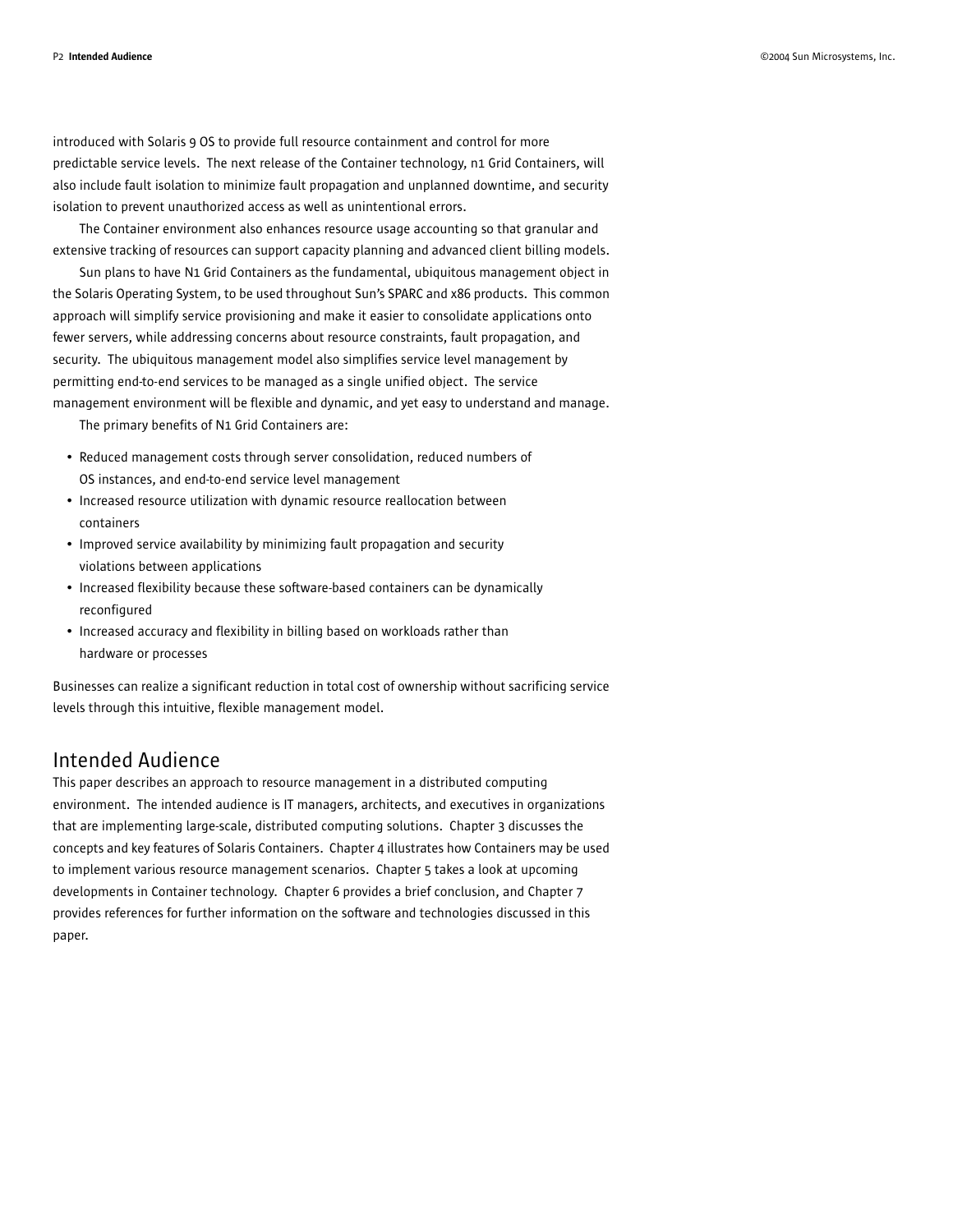## Introduction

As IT systems have evolved over the years, so have the expectations of both end users and IT staff. With each advancement in technology, previous breakthroughs are viewed as standard features that are soon taken for granted and provide a foundation for new developments. Early information systems were judged a success if they simply solved a business problem. It didn't matter if it required a team of programmers to maintain the system. As long as the business benefits could justify the cost, the systems were considered good investments.

As IT infrastructure matured, more users were given direct access to systems, and managers began to depend heavily on computing to conduct daily operations. Availability and scalability became key concerns of IT managers, and the net benefit of building availability and scalability into systems was measured by counting the lost productivity from either downtime or poor performance. Now, methods of implementing availability and scalability are becoming well understood. By replicating key software processes across a multi-tiered architecture of servers, both availability and scalability can be incrementally expanded.

Recently, the focus has been on obtaining additional availability or scalability in the most efficient way possible, with users taking for granted that their IT services will deliver adequate performance and always be available. However, when more components are replicated throughout an IT architecture to give it greater resiliency and throughput, the result is a sprawling, complex network of systems that are costly and difficult to manage.

Businesses can decrease costs by improving resource utilization and lowering system management costs. Capacity planning generally includes extra capacity to handle occasional peak loads. For example, brokerage firms often design their systems to handle trading volumes far above those that have ever been experienced in order to capture as much revenue as possible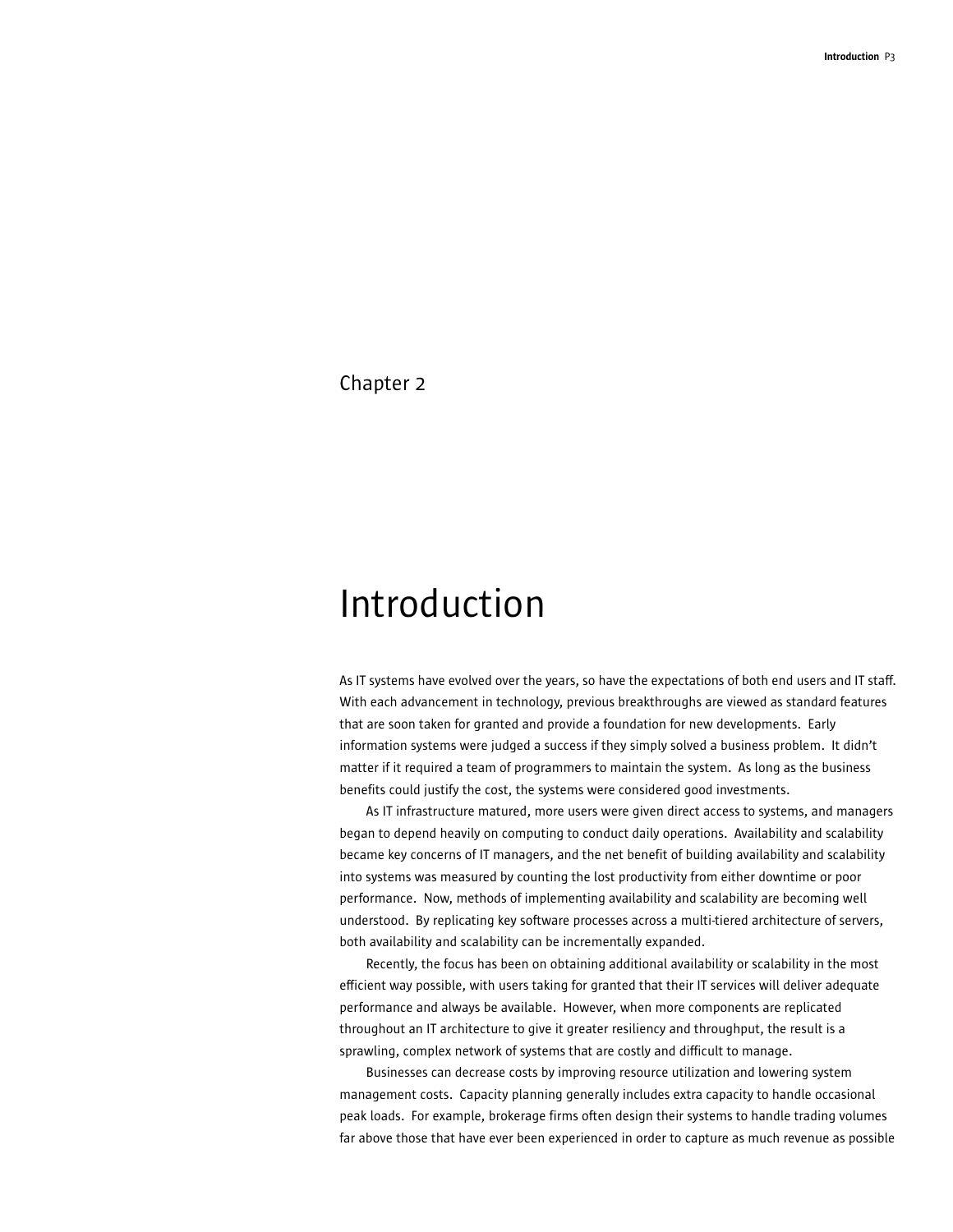if a spike in demand occurs. This means that normal trading activity levels may only require a small fraction of the total available capacity.

By allowing other applications to borrow resources from the trading systems when those resources are not being utilized, a much more cost-effective implementation can be realized. In the event of a spike in trading volume, resources would be dynamically reallocated so that the less-critical applications might experience delays, but the primary trading system would function as needed. Sharing resources in this way improves resource utilization, reduces total capital costs, and lowers system management expenses by reducing the total number of systems to be managed. The struggle to make IT operations more efficient has thus turned the focus of IT managers to manageability and utilization of hardware and software.

In order for server consolidation to be truly effective, businesses must still be able to manage each application independently. This requires the ability to control resource utilization, isolate faults, and manage security for multiple applications on the same server. In other words, it requires the establishment of virtual server boundaries within the server.

#### Sun's Commitment

Sun understands that increasing IT efficiency and improving hardware utilization is key to the success of enterprises. Through its commitment to networking, client-server computing, UNIX™, and open systems and standards, Sun consistently delivers robust, flexible, and powerful network technologies, high-performance servers, and systems that meet the needs of a wide range of organizations. By providing technologies such as N1 Grid Containers which virtualize resources, Sun enables safer, easier, more manageable servers and infrastructure, provides extensive, flexible resource management facilities, and helps enterprises balance a complex set of needs.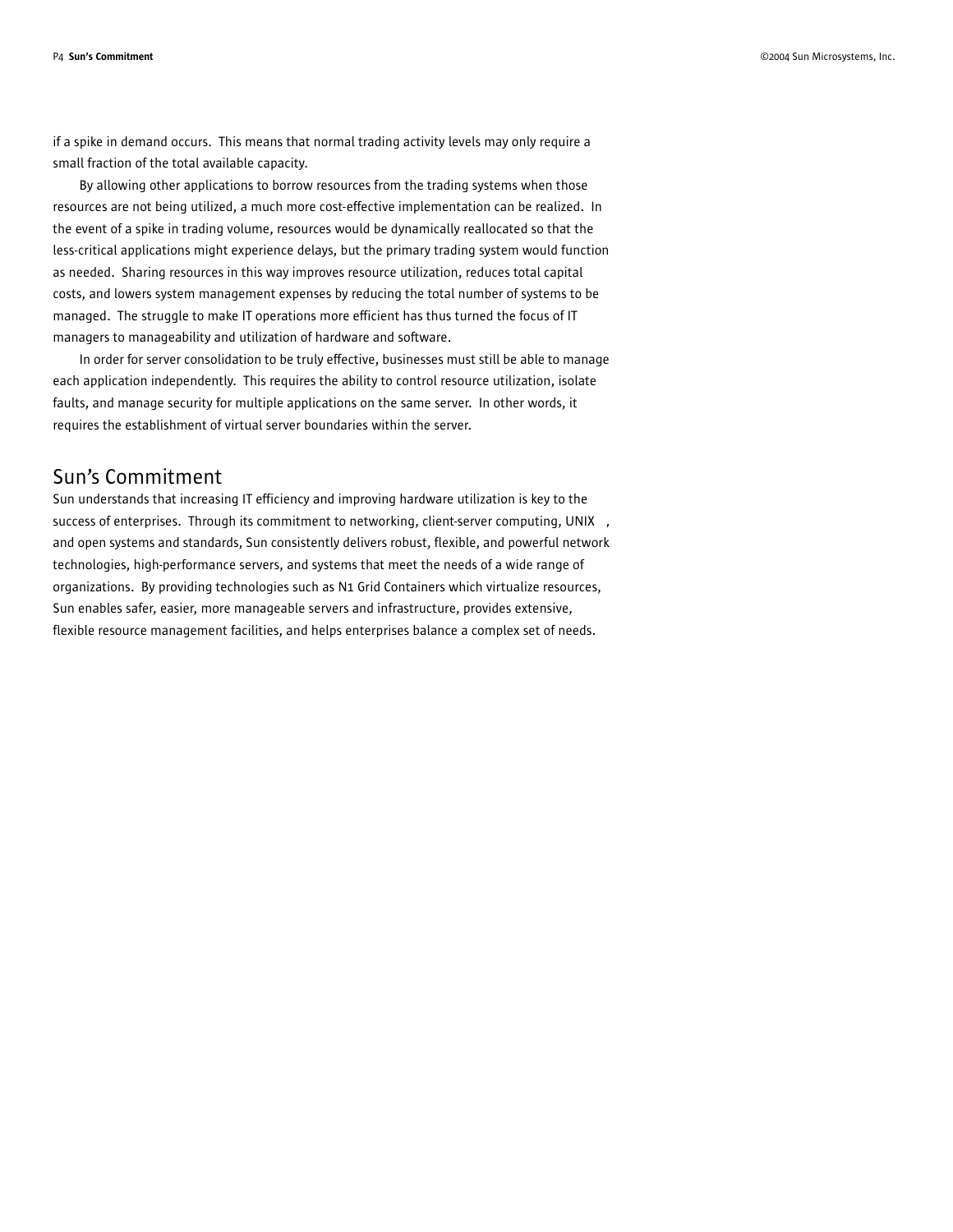## Server Virtualization

The lesson learned from mainframes years ago was that if an enterprise has application services with varying peaks and valleys of use, it is more efficient to aggregate these applications together and share resources. Through such consolidation, resources can be reallocated on the fly instead of having dedicated, but infrequently used, hardware to support each of these application services. Using this approach, resources can be logically moved when and where they are required. If done correctly, businesses can reduce the total expense of their computing infrastructure through reductions in the cost of capital equipment, maintenance, licensing fees, and system management.

Mainframes were also the first to divide server resources into partitions to isolate applications from one another. This enabled customers to protect production environments while system updates or revised applications were tested in an isolated workspace that could not affect the production system. In 1996, Sun took this idea one step further when it introduced Dynamic System Domains technology into the open systems arena.

With Sun's Dynamic System Domains, each domain runs its own copy of the Solaris Operating System and provides fault isolation so that system or application errors cannot impact applications running in other domains. A key difference between these domains and the early mainframe logical partitions technology is that domains can be dynamically partitioned. In the event of a resource shortage in one domain, the system can automatically borrow resources from another domain. This adds great flexibility to the data center while maintaining security and isolation from faults in other domains.

Dynamic System Domains virtualize individual servers. Now, N1 Grid is going to virtualize an entire data center into a single pool of resources.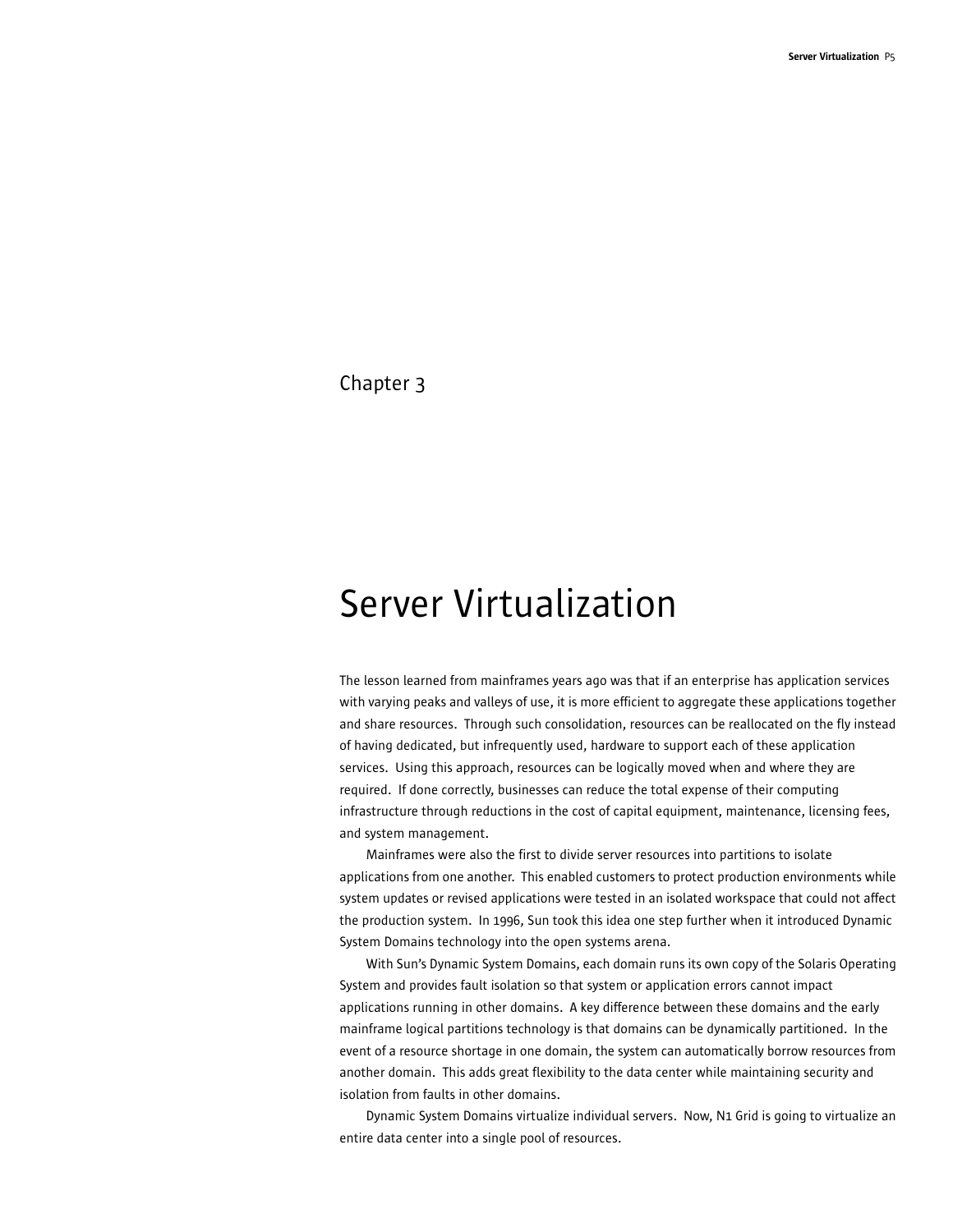### N1 Grid: Sun's Vision for the Data Center

N1 Grid is Sun's vision, architecture, and products for reducing the complexity of enterprise data centers by making entire data centers appear as a single pool of resources rather than a collection of separate systems, software, and storage. Today, each application in a data center typically has its own resources, with its own excess capacity to meet peak demand times. Applications have not been designed to share resources, resulting in poor overall utilization of hardware resources and adversely impacting Total Cost of Ownership (TCO). With N1 Grid, data center resources may be managed as a single system delivering business services, putting idle resources to use, improving manageability, and decreasing TCO.

A business service typically spans multiple tiers. N1 Grid will enable the administrator to describe the dependencies and relationships between the different software components that comprise a business service or workload. N1 Grid will then manage the end-to-end availability of the business service as a whole. By allowing IT staff to manage services rather than the individual components that make up those services, N1 Grid will reduce management complexity and increase hardware utilization, thereby reducing operating expenses and lowering TCO for the organization.

In N1 Grid, the process of mapping business services onto resources is known as provisioning. N1 Grid's services provisioning will automate software and hardware installation and configuration, and allow for faster, more flexible deployment of services with lower risk of manual errors. N1 Grid will dynamically provision resources for business services, borrowing resources as needed to meet peak demand. As demand drops off, resources will be released for use by other services, an ability not provided by current capacity-on-demand solutions. By dynamically managing resource allocations based on pre-defined business policy, N1 Grid will maintain consistent service levels and allow IT staff to better meet service level agreements and users' expectations without over-provisioning each business service to meet peak demand. Automating error-prone manual tasks will allow IT staff to focus on business needs, and more rapidly deploy business services to meet those needs.

Managing dynamically allocated resources at the level of the business service requires accounting on a per-service basis, not just on a per-system or per-process basis. N1 Grid will provide for per-service accounting, enabling accurate, usage-based billing and management reporting. The customer will have visibility into the actual costs per business service and will be able to make adjustments based on business objectives, enabling resources to be logically provisioned and reconfigured as often as needed to meet rapidly changing business needs.

#### N1 Grid Containers: Advancing Server Virtualization

Sun has taken the server virtualization concept one step further by allowing servers and domains to be partitioned to sub-CPU granularity using N1 Grid Containers, a key element in the N1 Grid approach to managing IT infrastructure. An N1 Grid Container defines a complete execution environment for a set of software components, and provides a virtual mapping from the software components to the platform resources. The N1 Grid Container allows application components to be isolated from each other while sharing a single instance of the Solaris OS as well as physical resources. N1 Grid Containers offer execution environments whose definitions are transportable from one server partition to another with minimal management overhead, enabling great flexibility in provisioning. The isolation, transportability, and resource sharing enable easier consolidation of applications onto fewer servers and OS instances.

N1 Grid Containers establish boundaries for consumption of resources such as memory or CPU time, and will provide fault and security isolation in a future Solaris release. As processing *In this paper, the terms "business service", "workload" or "application" may be used interchangeably to mean a collection of software components that provide a specific business function such as Enterprise Resource Planning (ERP) or financial management, for example. These software components run in separate processes, and may also be run on separate systems.*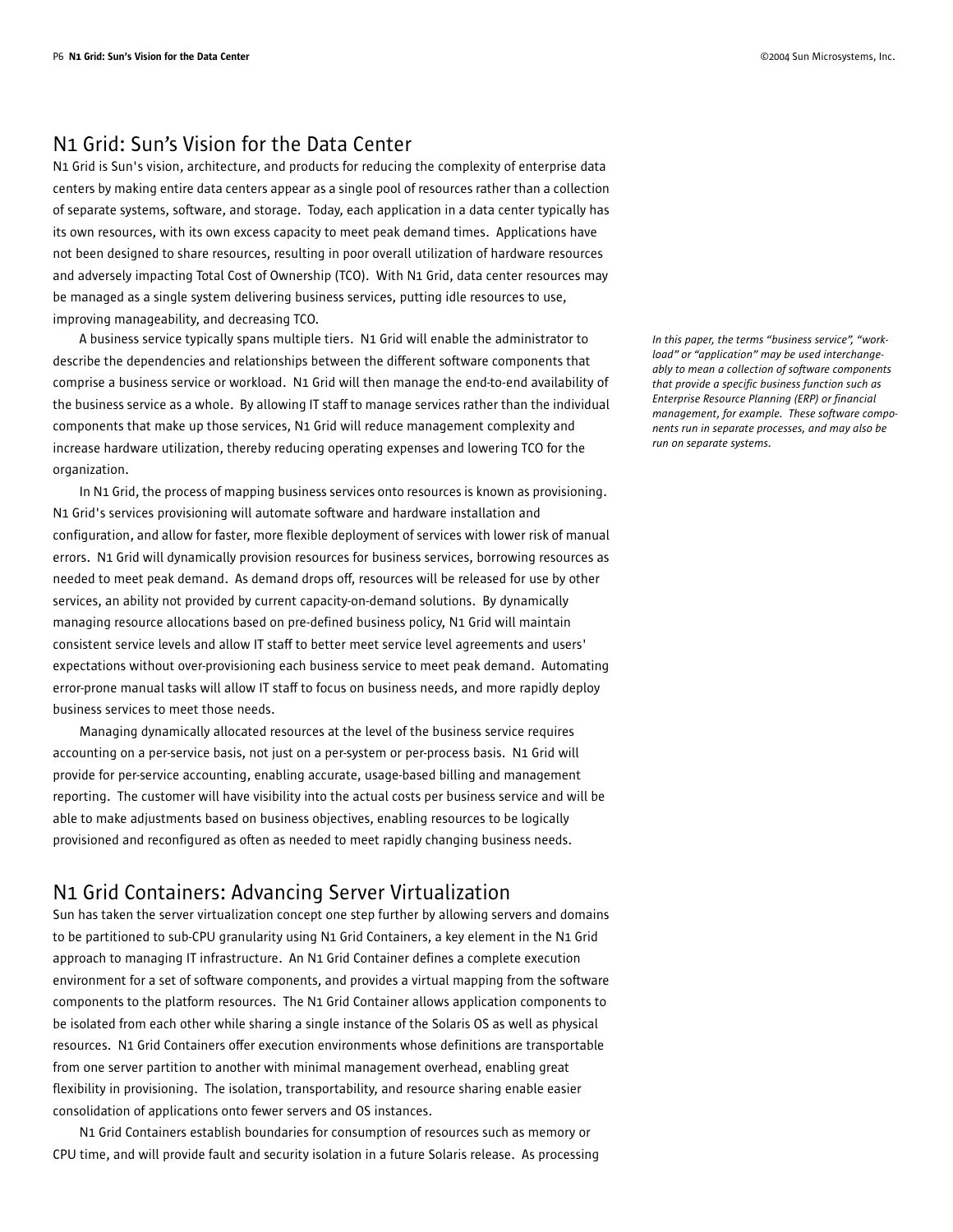requirements change (for example, an unexpected world event occurs and causes a surge in hits against a news-oriented Web site), one or more of the boundaries of the Container can be expanded to accommodate a spike in resource consumption. Fault and security boundaries are maintained when resource boundaries are updated whether the update is done by an administrator or through predefined policies that result in automatic updates when certain conditions are met. The next chapter provides some examples of how Containers can be used.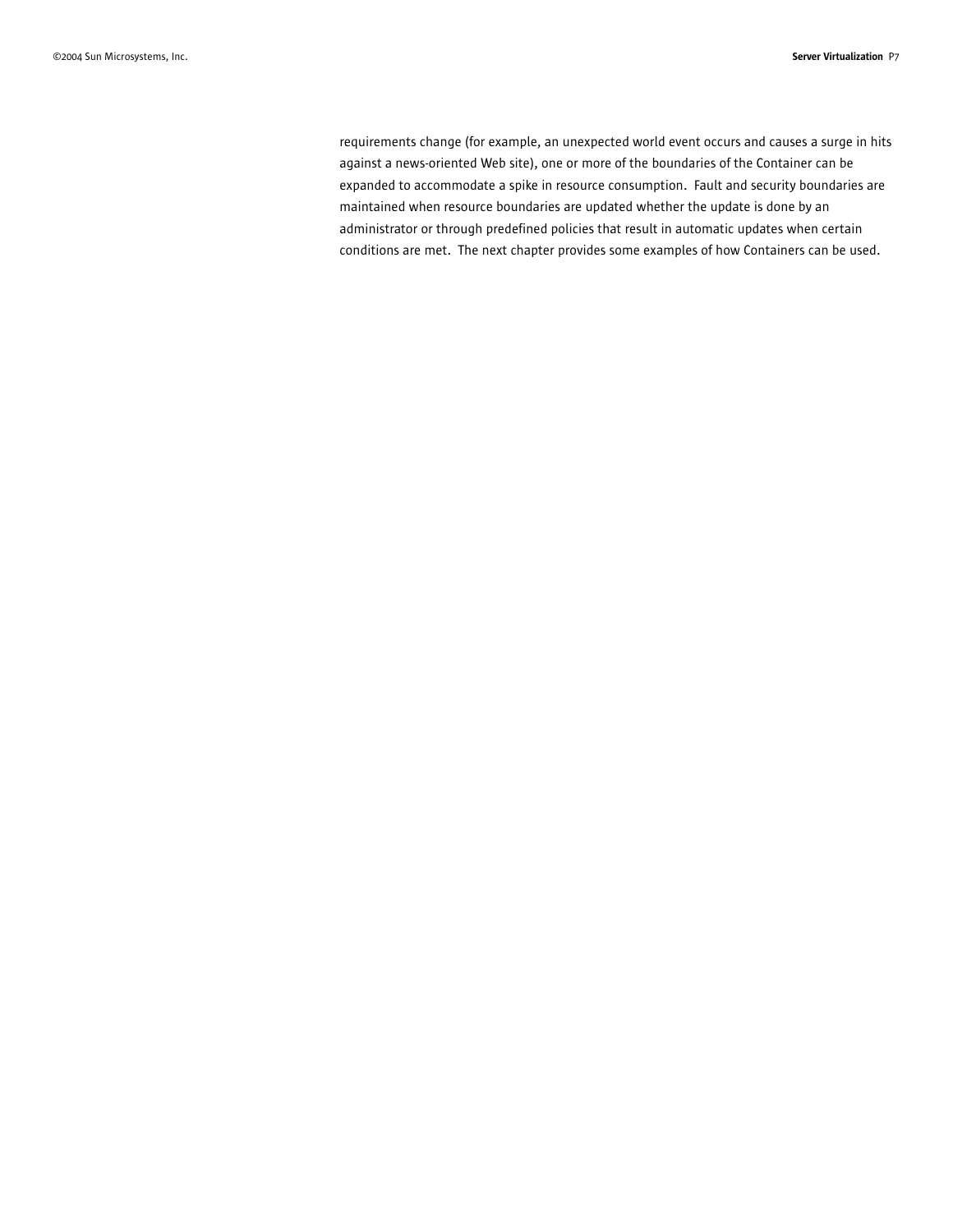Server Virtualization P8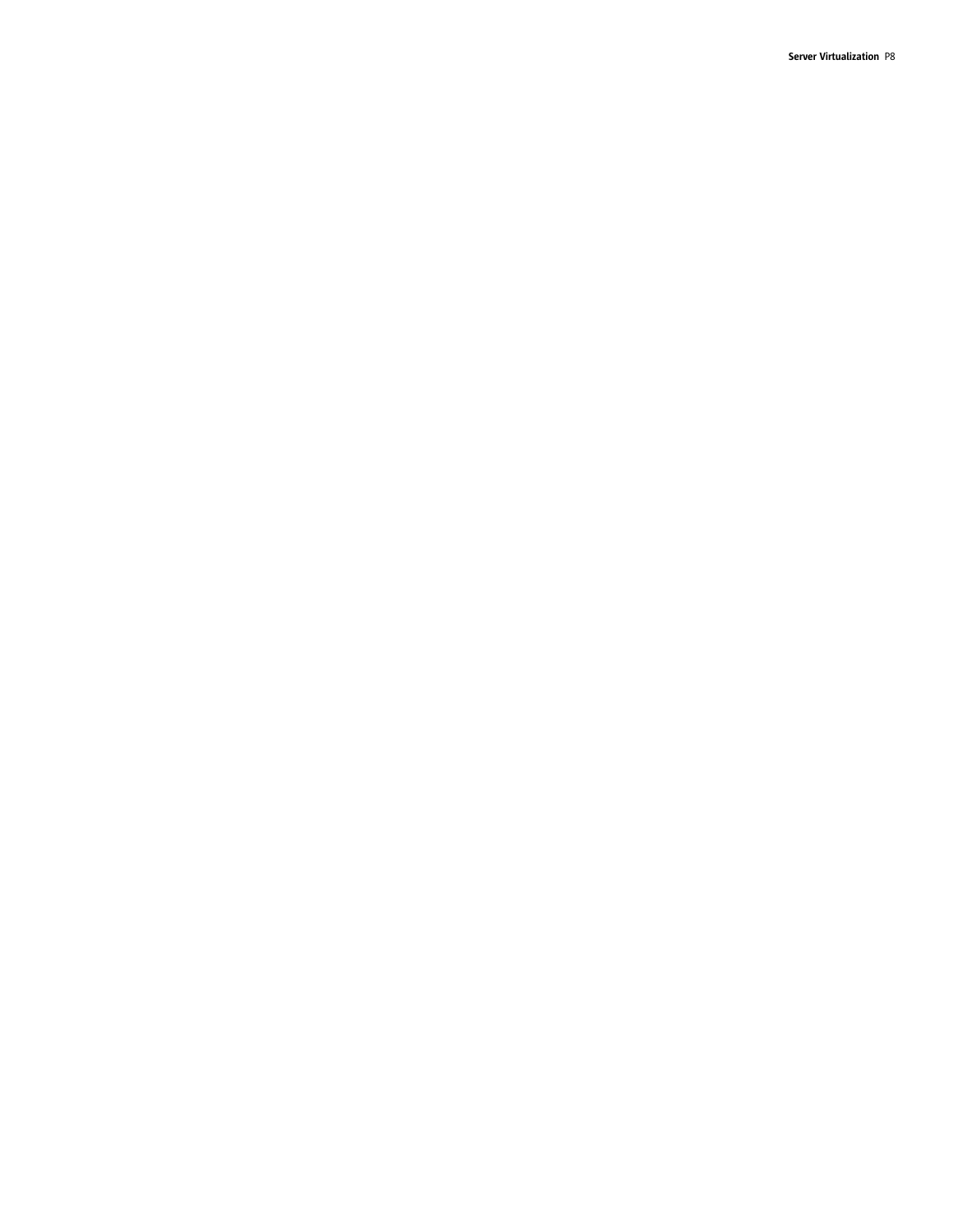## Containers At Work

With the release of the Solaris 9 Operating System, Containers were first released as Solaris Containers with many of the features necessary to create resource boundaries. These provide the ability to allocate resources such as CPU, physical memory, and network bandwidth within a single instance of the Solaris OS, and allow enterprises to take advantage of the benefits of Containers illustrated in the following examples.

#### Example: Managing CPU Resources

Many enterprises depend on multiple instances of a database, for example Oracle, which underlie critical applications such as Enterprise Resource Planning (ERP) systems. Each database instance and front-end application typically resides on its own server, with its own dedicated CPU, memory, and storage, sized to meet peak demand times. In this example, a large, multi-national enterprise has separate database instances, in a typical 3-tier architecture, for its European, Asian, and American operations. A simple view of this configuration is shown in Figure 4-1. Each of these systems is heavily used during the business hours for its operation's geography, but generally sees low usage outside of those hours, resulting in a significant investment in resources that are underutilized on each of the servers.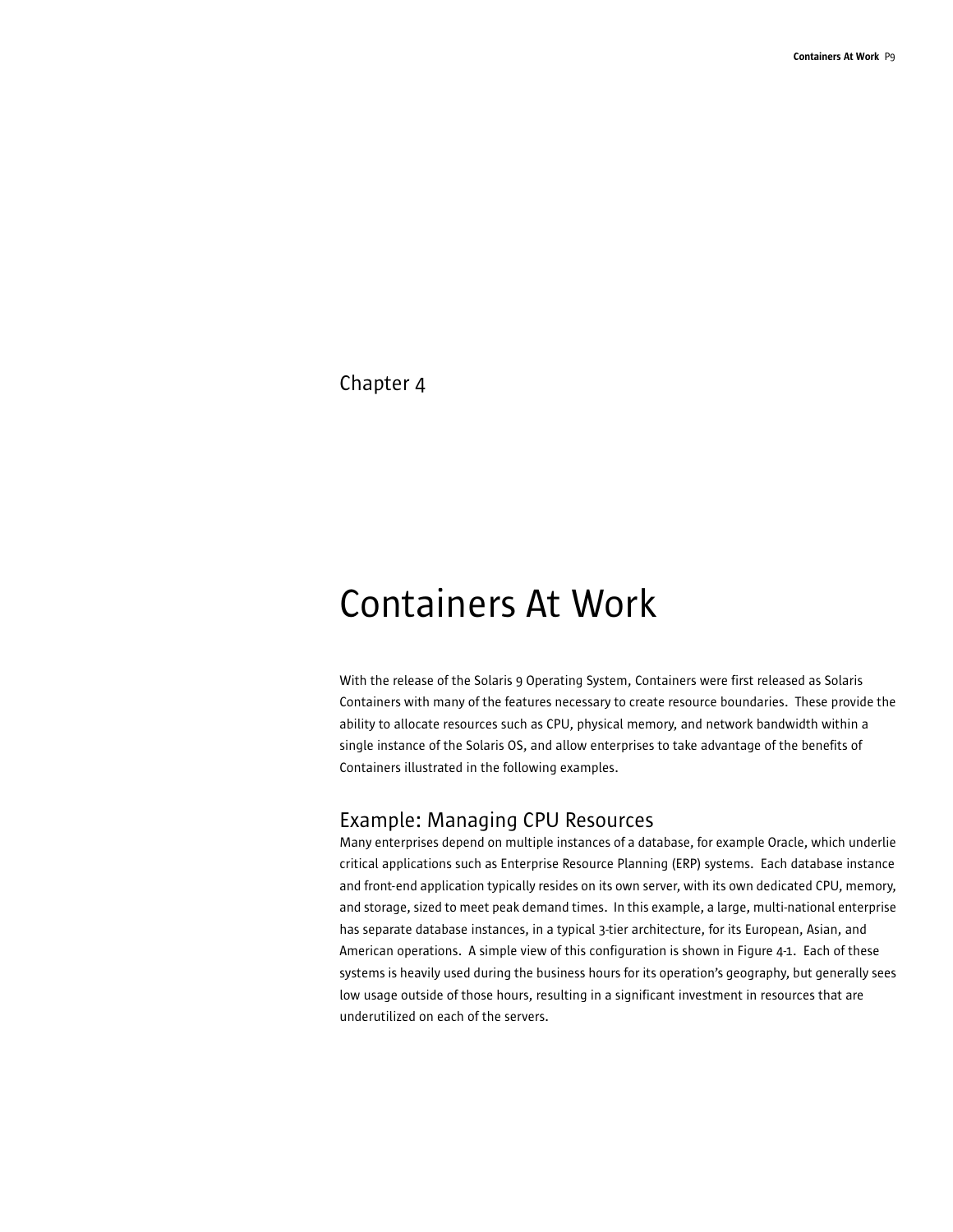Figure 4-1: Traditional Resource Management

using Separate Systems



Database software tends to be more mature and thus more stable and reliable than newer types of software systems. Database systems generally request enough physical memory to ensure that their processes will remain in memory, and avoid the impact on performance that results from data being swapped to disk. In this example, therefore, memory is assumed to be adequate and memory resource management is not a concern. The requirement is to manage CPU usage and ensure that each database instance receives the required resources during peak demand times. To manage CPU resources, the administrator can create a Container for each database instance, and provision those Containers on a single database server, as shown in Figure 4-2. The CPU resources are managed using, a specific piece of the Container technology, Solaris 9 Resource Manager.



Figure 4-2: Database Servers Consolidated into Separate Containers

#### Solaris 9 Resource Manager

Solaris 9 Resource Manager provides two significant capabilities for managing CPU resources. These are resource pools and the Fair Share Scheduler (FSS).

#### *Resource Pools*

Solaris 9 Resource Manager uses *resource pools* to control system resources. Each resource pool may contain a collection of resources, known as *resource sets,* which may include CPUs, physical memory, or swap space. A *processor set* generally is assigned a subset of the total number of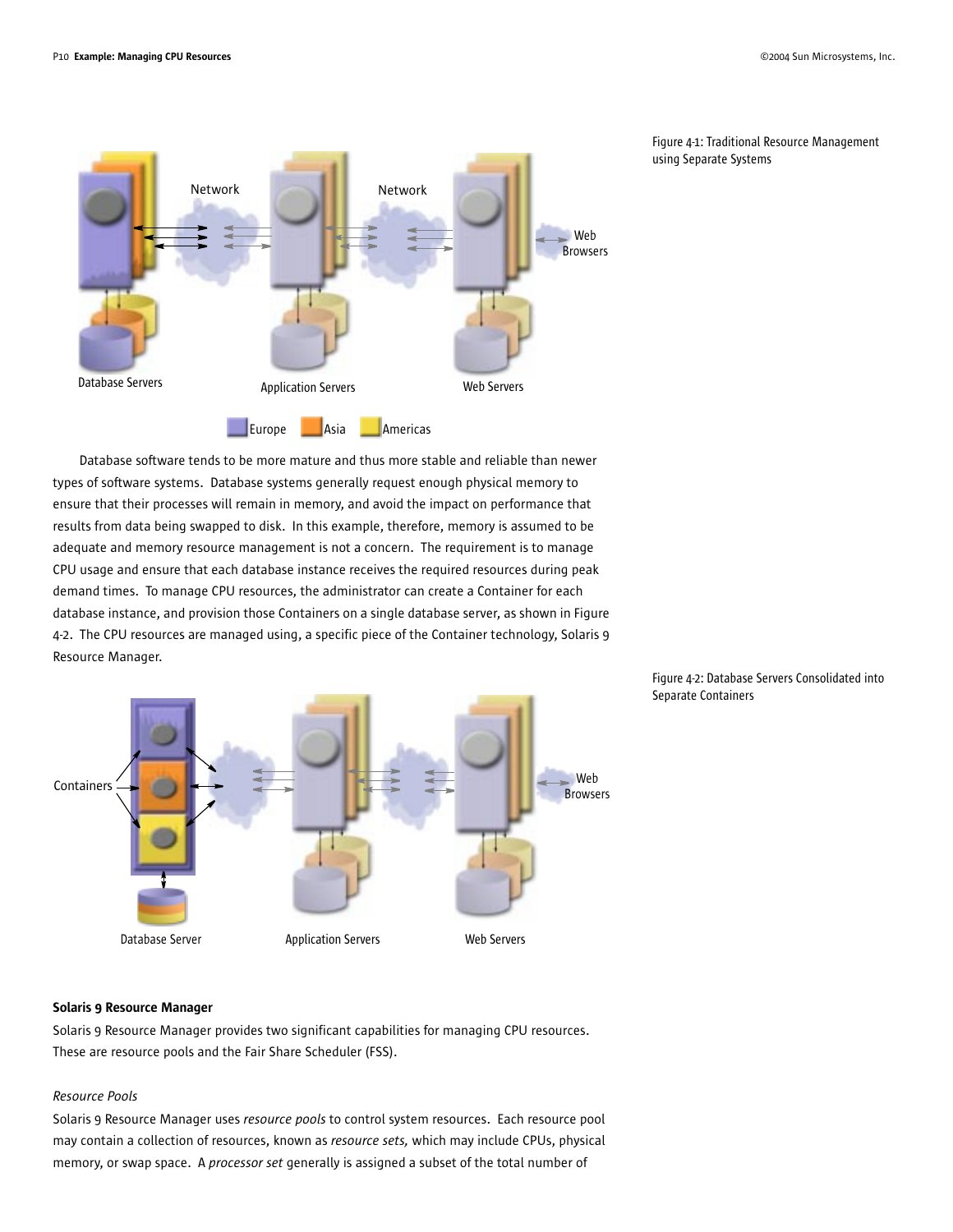CPUs available on the system or in a Dynamic System Domain. For example, on a four CPU system, an administrator could define two resource pools, each containing a processor set, with pool A's processor set containing one CPU and pool B's processor set containing the remaining three CPUs. Resources can be dynamically moved between resource pools as needed.

 In order to assure the performance of a critical workload, it can be assigned to pool A by itself to avoid contention for resources with other workloads. All other workloads running on that system are assigned to pool B, and share the three processors assigned to pool B's processor set. The use of processor sets in effect establishes the maximum CPU resources that may be consumed by a workload. The workload assigned to resource pool A, while it does not share the processor set, nevertheless has only one CPU available. The workloads running on resource pool B will contend for the CPU resources in pool B's processor set. This contention is managed through the default Solaris timesharing scheduler, or it may be managed with the Fair Share Scheduler.

#### *Fair Share Scheduler*

Solaris 9 Resource Manager incorporates an enhanced Fair Share Scheduler (FSS) which may be used within a resource pool. When using the FSS, an administrator assigns CPU *shares* to a workload which may be composed of one or more processes. Shares allow the administrator to specify the relative importance of one workload to another, and the FSS translates that into the ratio of CPU resources reserved for a workload. If the workload does not request CPU resources, those resources may be used by other workloads. The assignment of shares to a workload effectively establishes a minimum reservation of CPU resources.

For example, three workloads share a processor set using FSS. Workload A is assigned three shares, workload B is assigned two shares, and workload C is assigned one share, for a total of six shares. FSS allocates the CPU resources using the assigned shares. Workload A receives 3/6 of the available CPU resources, B receives 2/6, and C receives 1/6. When a fourth workload, D, is added and assigned three shares, the ratios change to 3/9, 2/9, 1/9 and 3/9 for each workload respectively, as illustrated in Figure 4-3. The relative importance of each workload remains the same.





By setting minimum reservations (shares) and maximums (processor set resources) for each workload, the service level needs for each operation can be flexibly managed, while providing a consistent level of service, and meeting peak demand as needed.

In an environment where many workloads are sharing resources, enterprises will need to accurately allocate costs to the various business units using those resources, as well as generate

Figure 4-3: Fair Share Scheduler CPU Share Assignments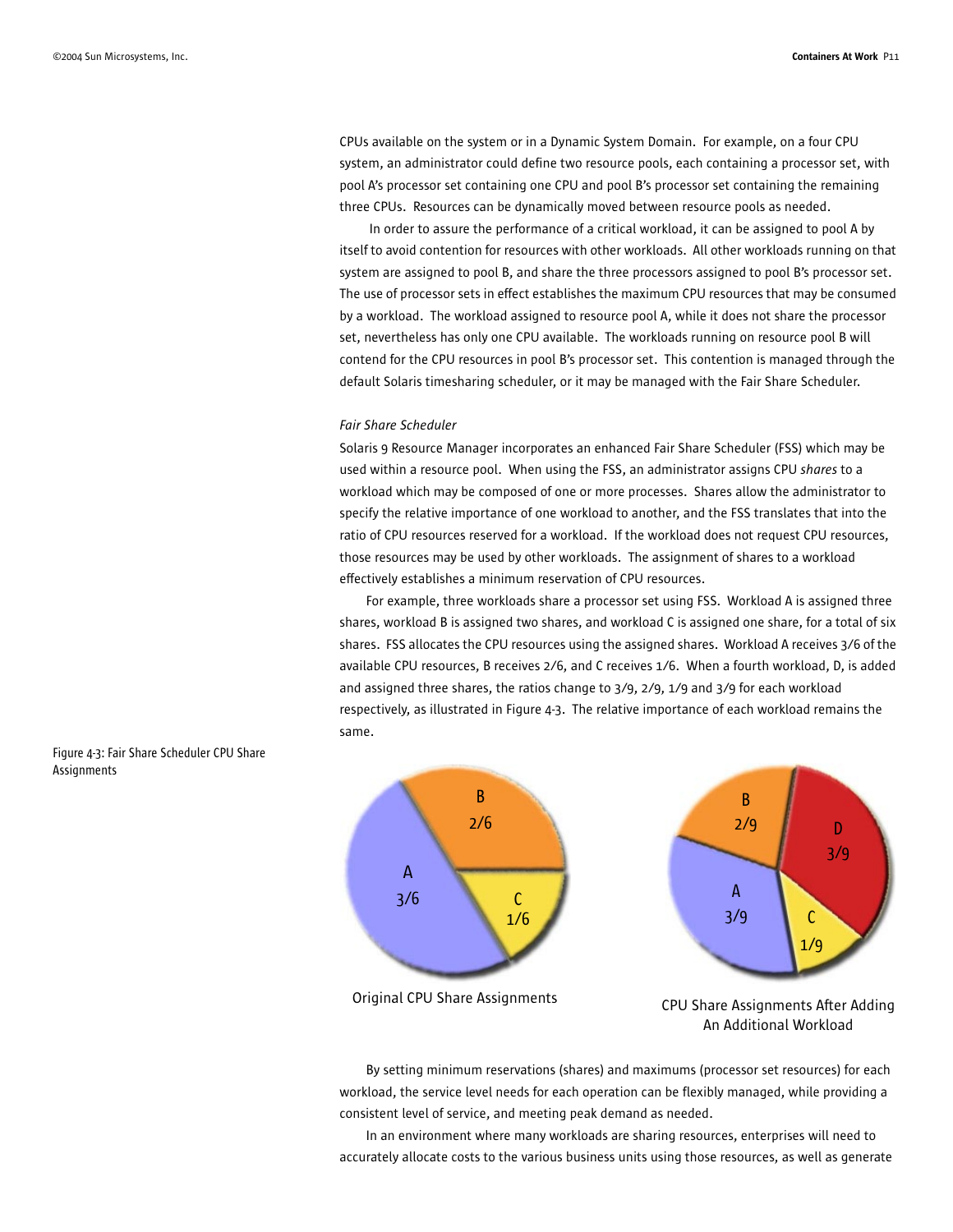accounting information for resource utilization analysis and capacity planning. With Solaris 9 Resource Manager, extended accounting and reporting features are available that allow for tracking resource usage by business service workload, not just by process. Chapter 7 lists references for further information on Solaris 9 Resource Manager.

#### Using Containers and Dynamic System Domains

Prior to the availability of Containers, much of the consolidation described in Figure 4-2 could have been achieved with each database instance running in its own Dynamic System Domain, with its own copy of the Solaris OS, on a single server. Using Containers with Dynamic System Domains reduces the number of Solaris OS copies to be managed, resulting in a reduction in the system management workload, and allowing for flexible reconfiguration of resources between Containers.

The enterprise in this example can go a step further, using Containers along with Dynamic System Domains. The production database instances can be consolidated into Solaris Containers within a single Dynamic System Domain running the Solaris OS release required for the production release of the database software. A second Domain provides an isolated environment to test a newer release of the database software which requires a different Solaris OS release. This scenario, illustrated in Figure 4-4, minimizes the number of operating system copies, isolates the production and test environments, and allows the hardware in the test domain to be reallocated to the production domain if needed.



Figure 4-4: Database Servers Consolidated into Separate Containers within Dynamic System Domains

Because the peak utilization times are different for each geography, the production domain can be configured as if for a single database instance. This configuration achieves a significant improvement in hardware utilization and a corresponding reduction in the number of OS instances that must be managed, while maintaining performance levels and service availability.

### Example: Managing Memory and Network Bandwidth

Many enterprises depend on multiple copies of application server software to support their critical business applications such as financial management applications, customer management, and many others. A configuration typical of this environment is depicted in Figure 4-5, which shows each component hosted on its own server.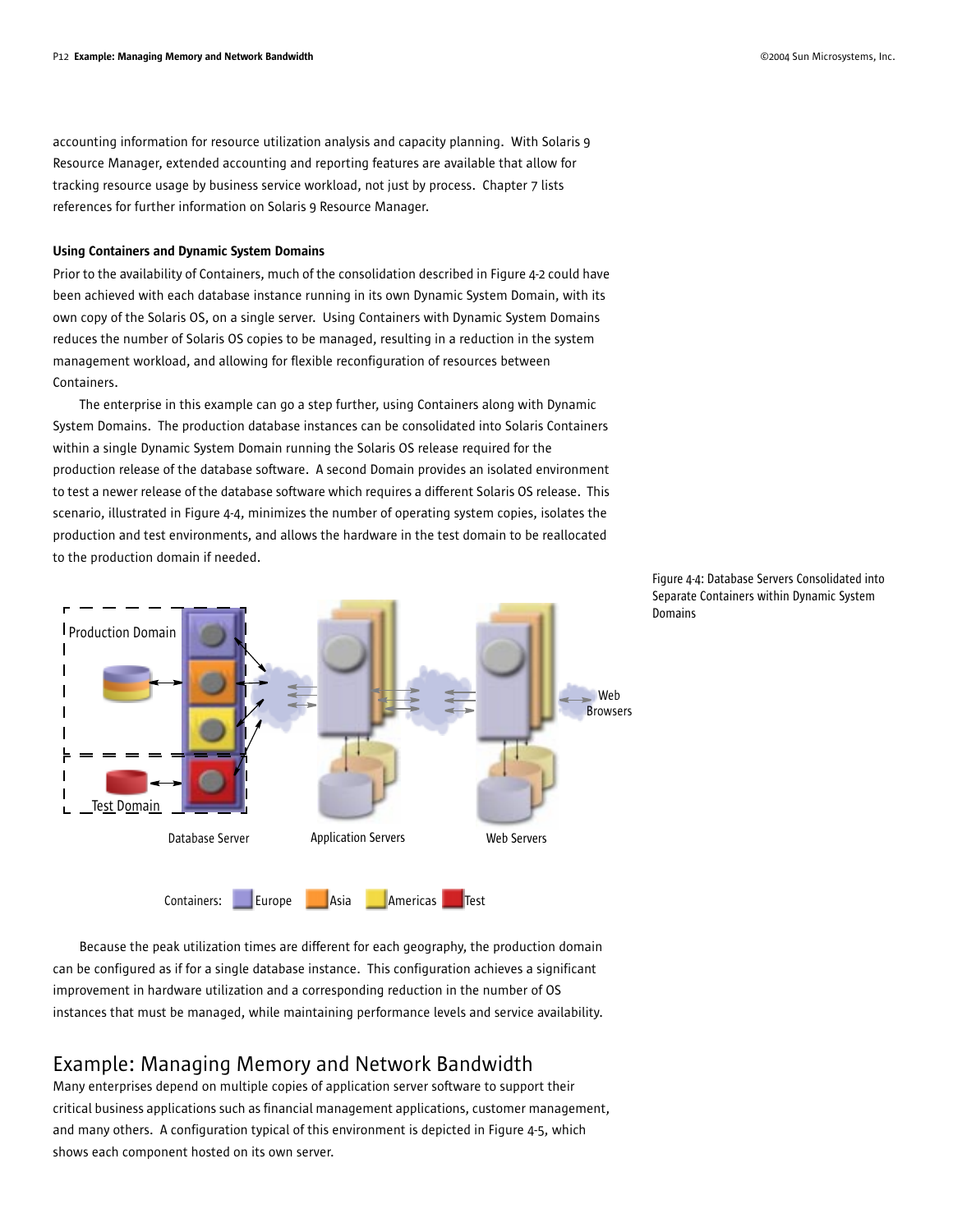Database Server **Application Servers** Web Servers Web Browsers

This example focuses only on the application server components and how they might be consolidated, and how memory and network resources can be managed as well as CPU resources.

#### Memory Resource Management

Because the business services provided by these application servers are critical to the running of the enterprise, it is extremely important that service levels are maintained and that performance meets expectations. Because most application server software is comparatively new, it may be somewhat less stable than software packages, such as database management systems, that have been through more revisions. Application server memory usage may grow over time, or grow as the volume of users increases, or both. For these reasons, it may be prudent to place a cap on the amount of memory each application server can use, to prevent excess memory usage by one application server workload from impacting the other workloads. Solaris 9 Resource Manager provides the interface for managing memory resources.

#### Network Bandwidth Management

The performance of application server software also frequently depends on available network bandwidth in addition to memory resources. Network resources can be managed through Solaris 9 Resource Manager's network bandwidth management facilities. Also known as Solaris 9 IP Quality of Service (IPQoS), this network management technology is fully integrated with the Solaris 9 OS. It provides the ability to classify and prioritize network traffic in accordance with the Internet Engineering Task Force (IETF) Differentiated Services (DiffServ) and IEEE 802.1d standards. These standards allow for the classification of network traffic on the basis of which application is generating the traffic, allowing the system administrator to more easily assign priorities. Network traffic limitations are handled either by the Solaris system or by a DiffServ- and 802.1dcompliant switch, and in a way that provides predictable performance levels for critical applications.

Multiple application servers can be consolidated onto a single system, as shown in Figure 4-6, with IPQoS used to manage network resources.

Figure 4-5: Application Servers on Separate Systems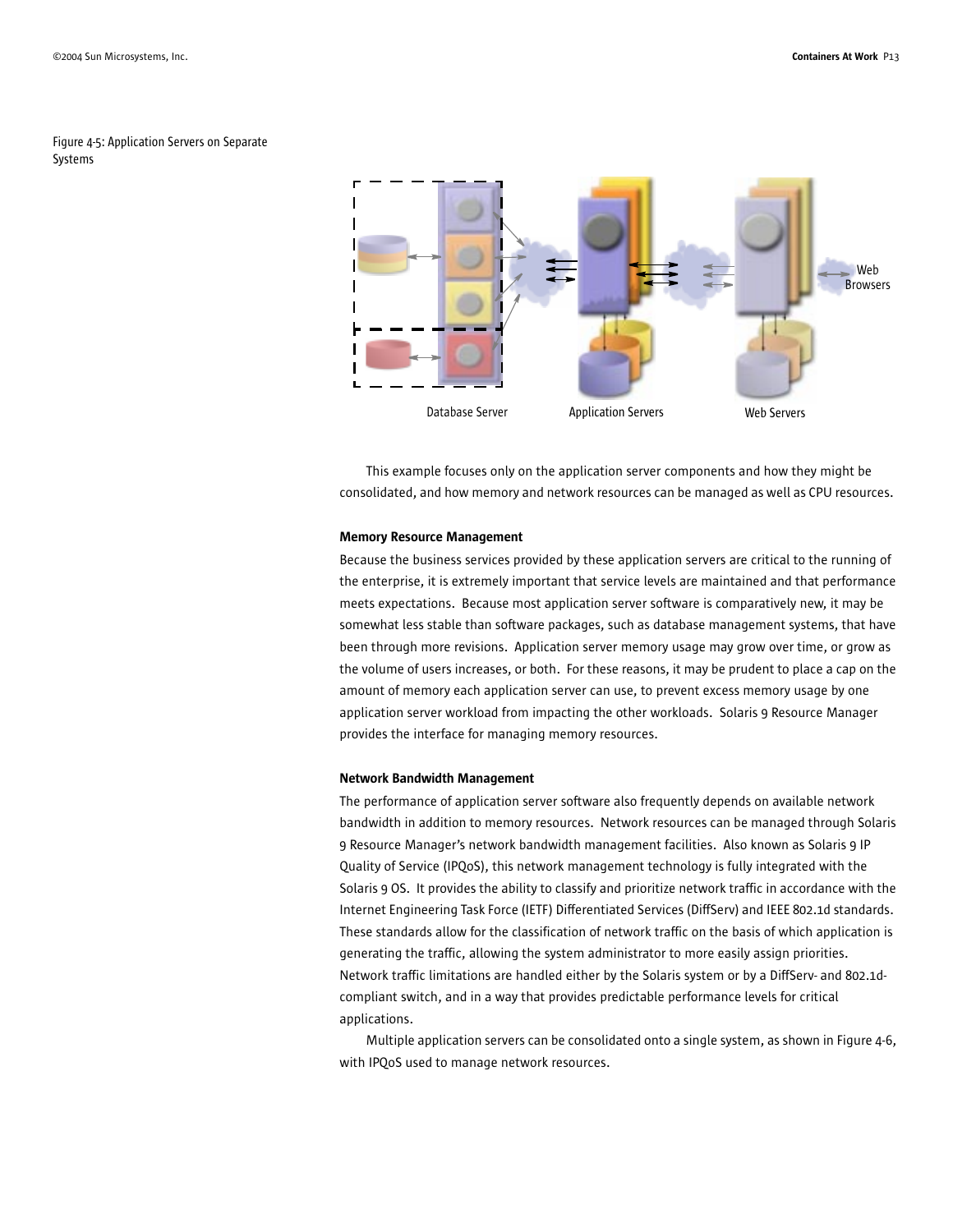

In this example, Solaris 9 IPQoS on the server provides the ability to classify and prioritize network traffic, while a DiffServ- and 802.1d-compliant switch provides the same capabilities on the network.

Containers provide many of the features needed to create resource boundaries and flexibly manage CPU, memory, and network bandwidth. The ability to create multiple Containers within a single instance of the Solaris OS allows enterprises to easily reconfigure resources to meet rapidly changing business needs.

#### Figure 4-6: Application Servers Consolidated into Separate Containers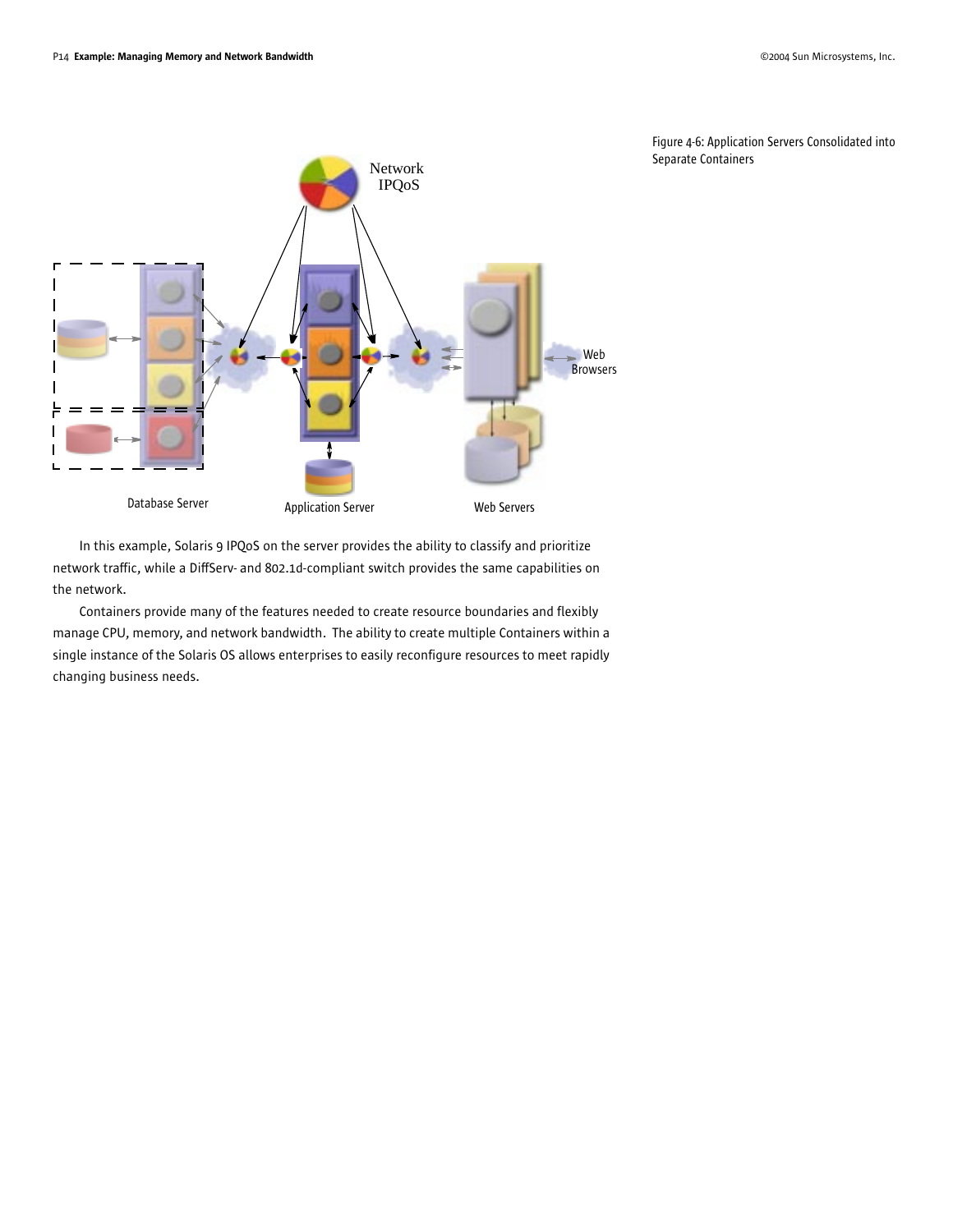## The Evolution of Containers

Sun's intention is to integrate the Container concept throughout its software and system management product lines and to provide enhanced fault isolation and security isolation in the next release of the Solaris OS, called N1 Grid Containers. The following example illustrates the usefulness of the next phase of fault isolation and security isolation.

### Example: Fault Isolation and Security Isolation

A typical enterprise may provide a variety of services via external websites. These services could include an employee portal for access to internal networks, a Web store for selling products to customers, and a vendor portal for accessing supply chain applications. Each of these services has common elements, but must be isolated from one another to manage security and prevent errors caused by one service from affecting other services. Historically, isolation has been achieved by hosting these services in their own hardware and software environments. Figure 5-1 illustrates this environment. The database and application server pieces of the 3-tier architecture are already isolated on their servers, as shown in previous figures. This example addresses the Web server segment of the architecture.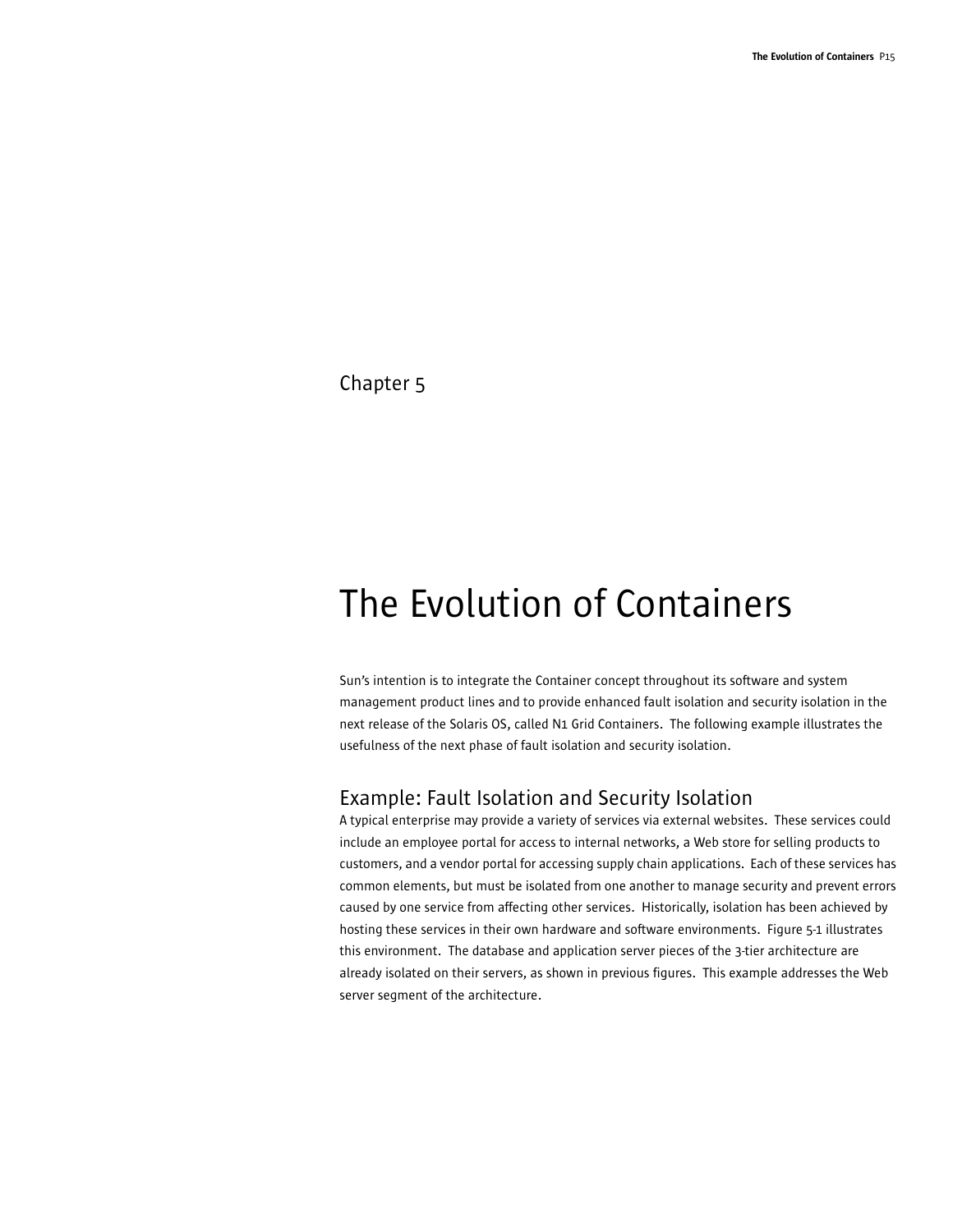#### Figure 5-1: Web Servers on Separate Systems



#### Solaris Zones

In the near future, with the introduction of N1 Grid Containers, Sun intends to provide a way to virtualize the OS. N1 Grid Containers will provide the ability to run multiple virtualized OS instances on a single instance of the real OS, and will offer enhanced security and fault isolation in addition to the flexible resource boundaries offered by Containers in Solaris 9. The specific piece of the Container technology that provides this virualiztion is called *Solaris Zones*. These Solaris Zones will allow for safer consolidation of business services by providing separate name space, including its own IP addresses, filesystems, unique root user password and password file, name server, and so on. Communication between Solaris Zones will use the same standard interfaces, such as network connections and shared filesystems, used in communication between systems. Errors in a Solaris Zone that would normally cause a server to reboot instead affect only the Solaris Zone, which can restart, automatically or manually, without affecting any other Solaris Zones, and without the overhead associated with a hardware reboot. A problem in one Solaris Zone that requires a restart affects only its workloads and not others, and will thereby increase the overall service levels. The ability to restart a single Solaris Zone also addresses a significant problem in server consolidation: applications that were designed to run by themselves on their own hardware are now able to share hardware, increasing overall hardware utilization and lowering TCO for the enterprise. Figure 5-2 depicts consolidated environments using Solaris Zones.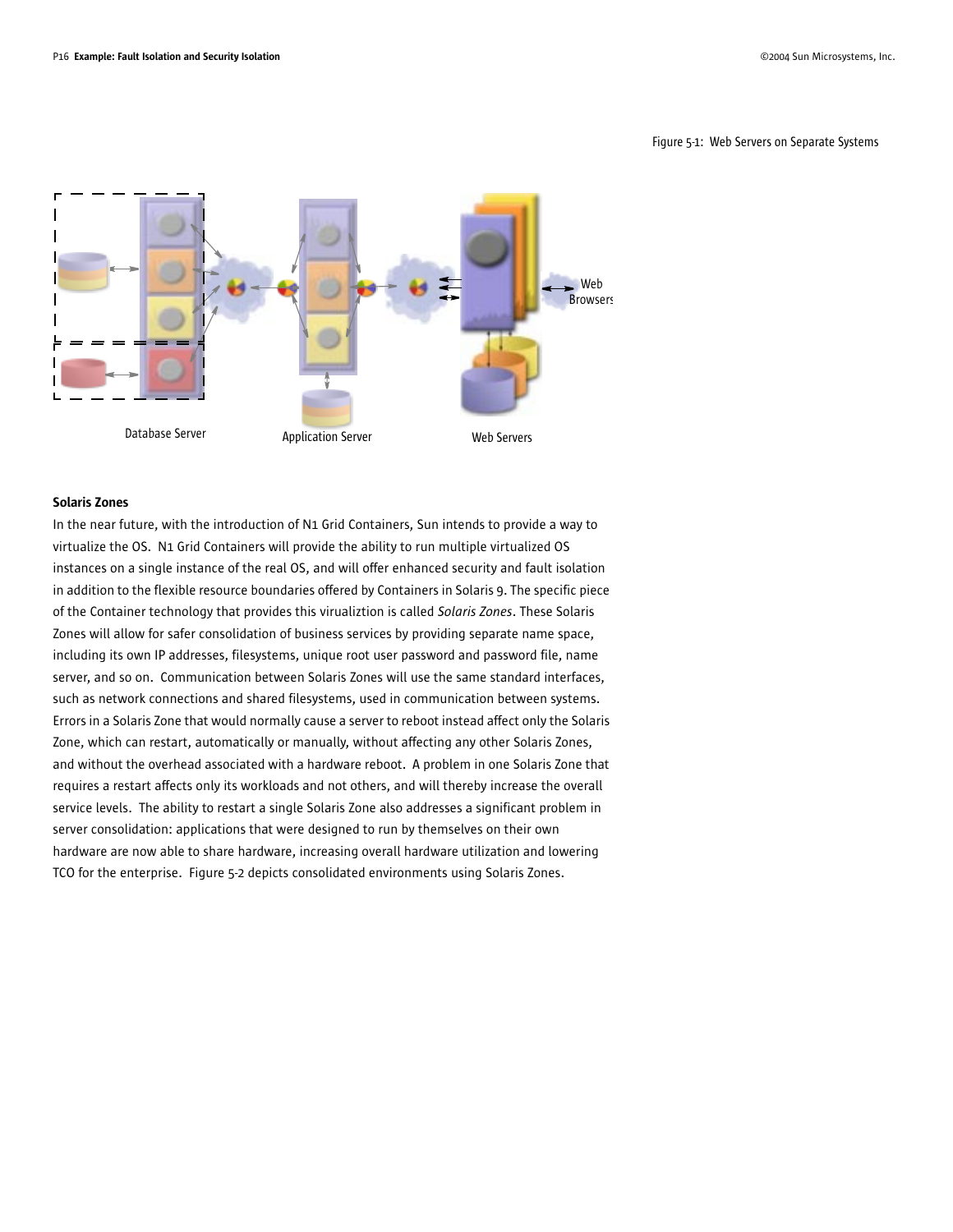

Because Solaris Zones will provide a complete virtual OS, Solaris Zones will appear to be completely separate systems from a user's perspective. In order for a user to access a Solaris Zone, the user must login, just as would be done with a separate system. Thus, workloads in a Solaris Zone will be protected from common manual errors, such as unintentionally shutting down all databases instead of only a specific database instance. This separation also applies to common operating system tools. When used in a Solaris Zone, tools such as ps, which normally lists all processes running on a system, will list only processes running in the Solaris Zone, assuring the same level of security that would be expected between systems.

## Other Applications and Features

In addition to an integrated command language interface, Sun will offer a system management application based on Sun Management Center software. The enhanced system management application will provide a high-level service management facility that automates many of the Container management tasks and removes the administrator from management details. The first release of this application, called N1<sup>™</sup> Grid Console - Container Manager 1.0 and shown in Figure 5-3, is out now and supports the resource management parts of the Containers in the Solaris 9 OS and that can be added to the Solaris 8 OS by purchasing Solaris Resource Manager 1.3. Sun's intent is that the next release of the N1 Grid Console will provide the management tools necessary to manage N1 Grid Containers so that these details will be transparent to the administrator, and easily managed within a graphical tool.

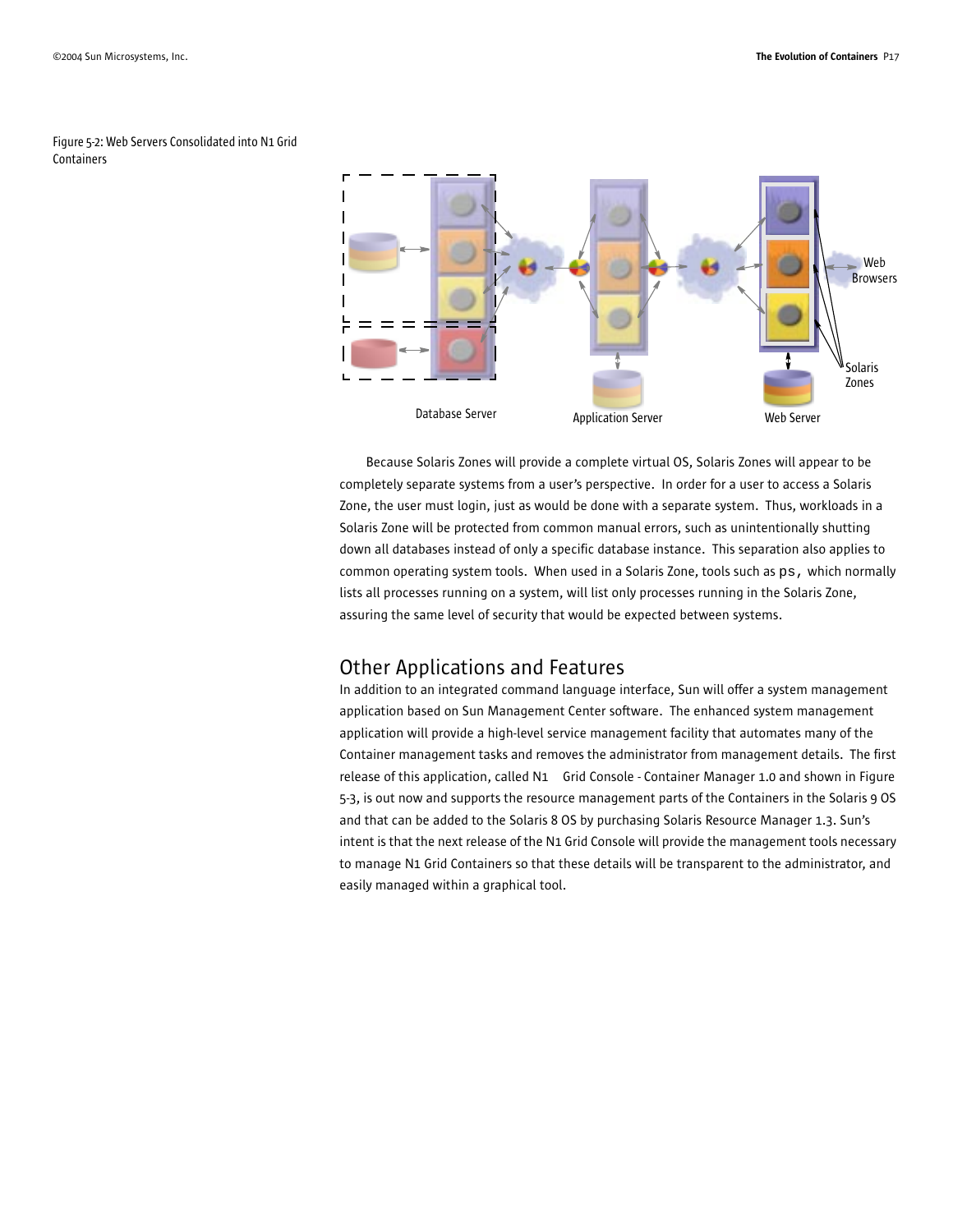#### Figure 5-3: N1 Grid Console - Container Manager

|                                                                                                 |                   |                                                                                                  |                   |                 | NT Crid Concole - Container Manager - Netstage |                |               |                  |    |
|-------------------------------------------------------------------------------------------------|-------------------|--------------------------------------------------------------------------------------------------|-------------------|-----------------|------------------------------------------------|----------------|---------------|------------------|----|
| Die Erk zum der Brokname                                                                        |                   | Den girms this                                                                                   |                   |                 |                                                |                |               |                  |    |
| <b>Alabama</b><br><b>BALK</b>                                                                   |                   | в<br>w                                                                                           |                   |                 | & HSL/Hi-berei Efficatares/Jimeo/JCMsbc        |                | $+$ $+$ 30918 |                  |    |
| 25. Chief Crime of held substitute Chief in the  However, a The Holds Organize. All state Balds |                   |                                                                                                  |                   |                 |                                                |                |               |                  |    |
| 1 210 Gol Censile : Elmanes Intensa                                                             |                   |                                                                                                  |                   |                 |                                                |                |               |                  |    |
| Daniel Library                                                                                  |                   |                                                                                                  |                   |                 |                                                |                |               | long Dat 1, Danp |    |
| List since Server my perent<br><b>Gardwinn's</b><br>Hothi                                       |                   | N1 <sup>-</sup> Grid Console - Container Manager                                                 |                   |                 |                                                |                |               |                  |    |
| <b>Ba Containers</b>                                                                            | Sold - hert       |                                                                                                  |                   |                 |                                                |                |               |                  |    |
| <b>B</b> Della                                                                                  | <b>Properties</b> | Uklic plane                                                                                      | <b>Physiology</b> |                 | <b>Now Thresholds</b>                          |                |               |                  |    |
| <b>By Finance</b>                                                                               |                   |                                                                                                  |                   |                 |                                                |                |               |                  |    |
| $ \frac{1}{2}$ paymit<br>SunMC on host1 - Processes                                             |                   |                                                                                                  |                   |                 |                                                |                |               | <b>Bullets</b>   |    |
| $-25$ uni-corr<br>di vecarar                                                                    |                   | To apriori the Processes today, click the Retent botton > More an Conference in Heri + Processes |                   |                 |                                                |                |               |                  |    |
| <b>Bibliotecard</b>                                                                             |                   | Prosesses (1 - 8 of 8)                                                                           |                   |                 |                                                |                |               |                  |    |
| <b>CR Sunklet</b>                                                                               | $+11.11$          |                                                                                                  |                   |                 |                                                |                |               |                  |    |
|                                                                                                 | PE-13             | <b>Brant Electro</b><br>a.                                                                       | $1 - 7$<br>$\sim$ | <b>BSB</b> (a)  | <b>STAFF</b><br>÷                              | <b>FY</b><br>٠ | <b>BIT</b> in | Time f           | п  |
|                                                                                                 | 104.08            | mint                                                                                             | 1 Eld             | 621 KH          | <b>Career</b>                                  | 15             | ÷             | Ir būt tita      | a. |
|                                                                                                 | HIAS              | <b>Address</b>                                                                                   | 10,701            | 11,136          | <b>GRUD</b>                                    | 15             | B             | 3.05.00          | o. |
|                                                                                                 | 5953              | track                                                                                            | <b>MSA</b>        | 4528            | 1945                                           | 55             | ÷             | 310.75           | O. |
|                                                                                                 | 3688              | $-1$                                                                                             | 7200              | TIT MI.         | Library                                        | 15             | ×             | 110.22           | w  |
|                                                                                                 | MAIL              | 70 KW                                                                                            | CIM               | <b>65800</b>    | 1982                                           | m              | ٠             | 830.15           | O) |
|                                                                                                 |                   |                                                                                                  |                   |                 |                                                | to             | $\mathbb{R}$  | 115.38           |    |
|                                                                                                 | 3873              | $-1$                                                                                             | T <sub>TM</sub>   | TEFEE           | $1.00$ mpc                                     |                |               |                  | 測  |
|                                                                                                 | 3919              | met                                                                                              | <b>CSOR</b>       | 1580m           | 1884                                           | ы              | ÷             | 0.00.15          | 61 |
|                                                                                                 | 8121              | met                                                                                              | 1 illul           | TEATH           | 1984                                           | m              | $\mathbb I$   | 9.98.33          | ٠  |
|                                                                                                 | <b>Hz</b>         | <b>STAR</b>                                                                                      | 1,368             | travelast       | <b>IRAN</b>                                    | v              | ×             | 1441, 23         | ž. |
|                                                                                                 | 计页口               | Page 3<br>$-100$                                                                                 | $\mathbb{R}$      | <b>CONTRACT</b> |                                                |                |               |                  |    |
| ш                                                                                               |                   |                                                                                                  |                   |                 |                                                |                |               |                  |    |

Additional features are planned for Sun's resource management tools, such as the ability to establish memory sets and swap sets, along the same lines as processor sets in Solaris 9 Resource Manager. Also planned are dynamic resource pools, which will provide the ability to specify an action to take when a particular event occurs. This could include such events as:

- In case of a CPU failure, reallocate a CPU from a certain other processor set
- When a CPU board is added to the system, where and how to allocate the new resources
- In the event of a cluster failover, how to change the resource allocations

Sun intends to enhance all of its products to support this new management paradigm while continuing to provide application programming interfaces (APIs) that promote open standards.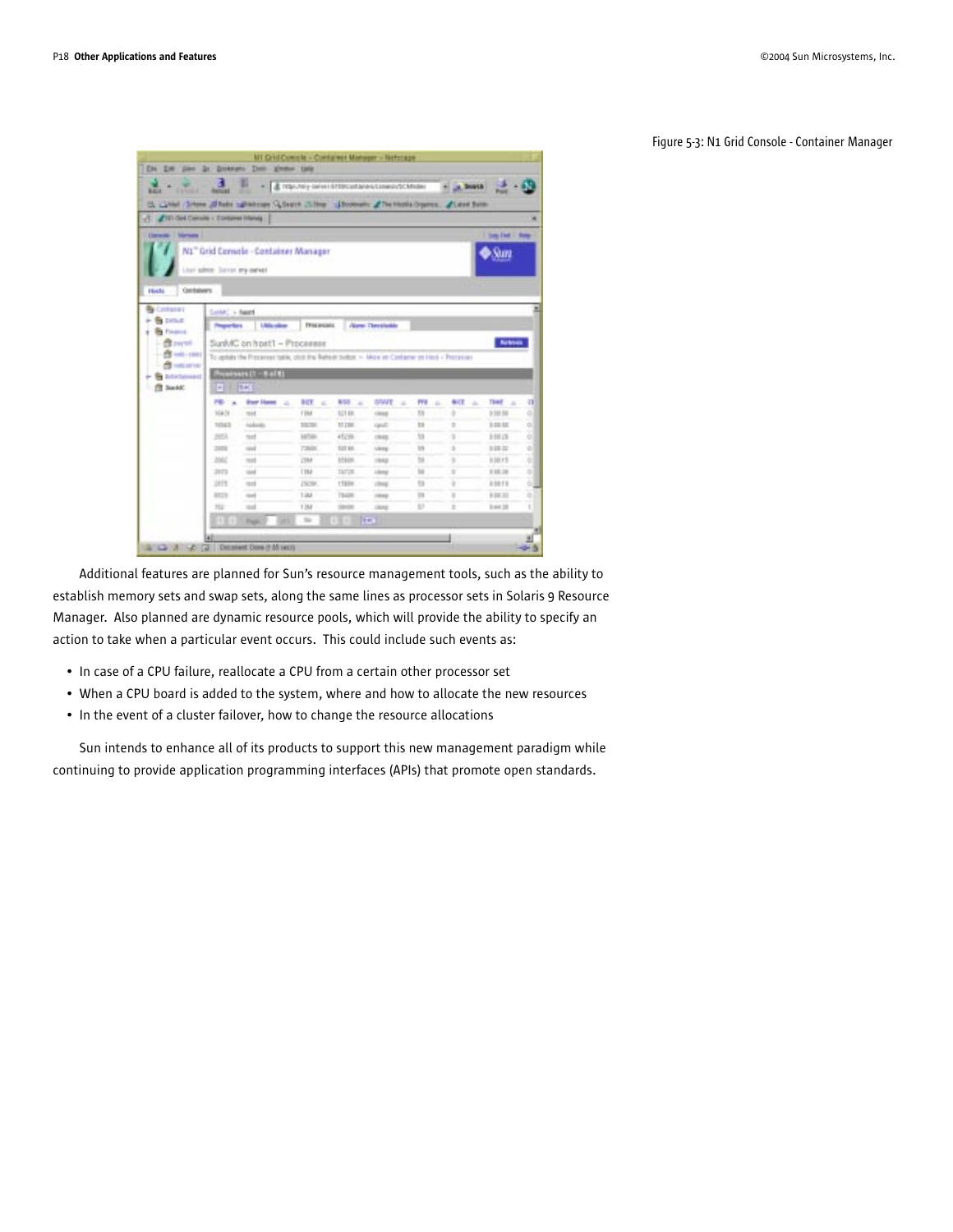## Conclusion

In order to prosper, businesses must not only maintain high service levels to satisfy end users, but also must reduce their IT expenditures. These seemingly opposing objectives require being able to intelligently manage infrastructure and systems. N1 Grid and N1 Grid Containers provide a leap forward in manageability that will enable businesses to reduce costs through improved efficiency and better resource utilization. This new approach will enable cost savings while continuing to meet the increasing demands of end users for high service levels.

N1 Grid Containers can have a significant impact on total cost of ownership for IT systems. They enable businesses to better manage large-scale systems through consolidation without concern about resources, faults, or security. The primary benefits of N1 Grid Containers include:

- *Reduced management costs* − Applications can be more safely consolidated onto fewer servers, resulting in reduced management complexity and reduced management costs through reductions in OS instances and associated software licensing fees. Further, standardization on the N1 Grid Container model throughout the Sun product line simplifies service provisioning, and reduces training and reconfiguration expenses.
- *Increased resource utilization for lower cost of operations* − Dynamic resource reallocation improves resource utilization by allowing unused resources to be shifted to other containers as needed. In addition, with fault and security isolation provided by N1 Grid Containers, poorly behaved applications no longer require a dedicated and underutilized system, but may be consolidated with other applications.
- *Improved service availability* − Fault isolation and security isolation protect applications from error propagation as well as intentional or unintentional intrusions that can affect perfor-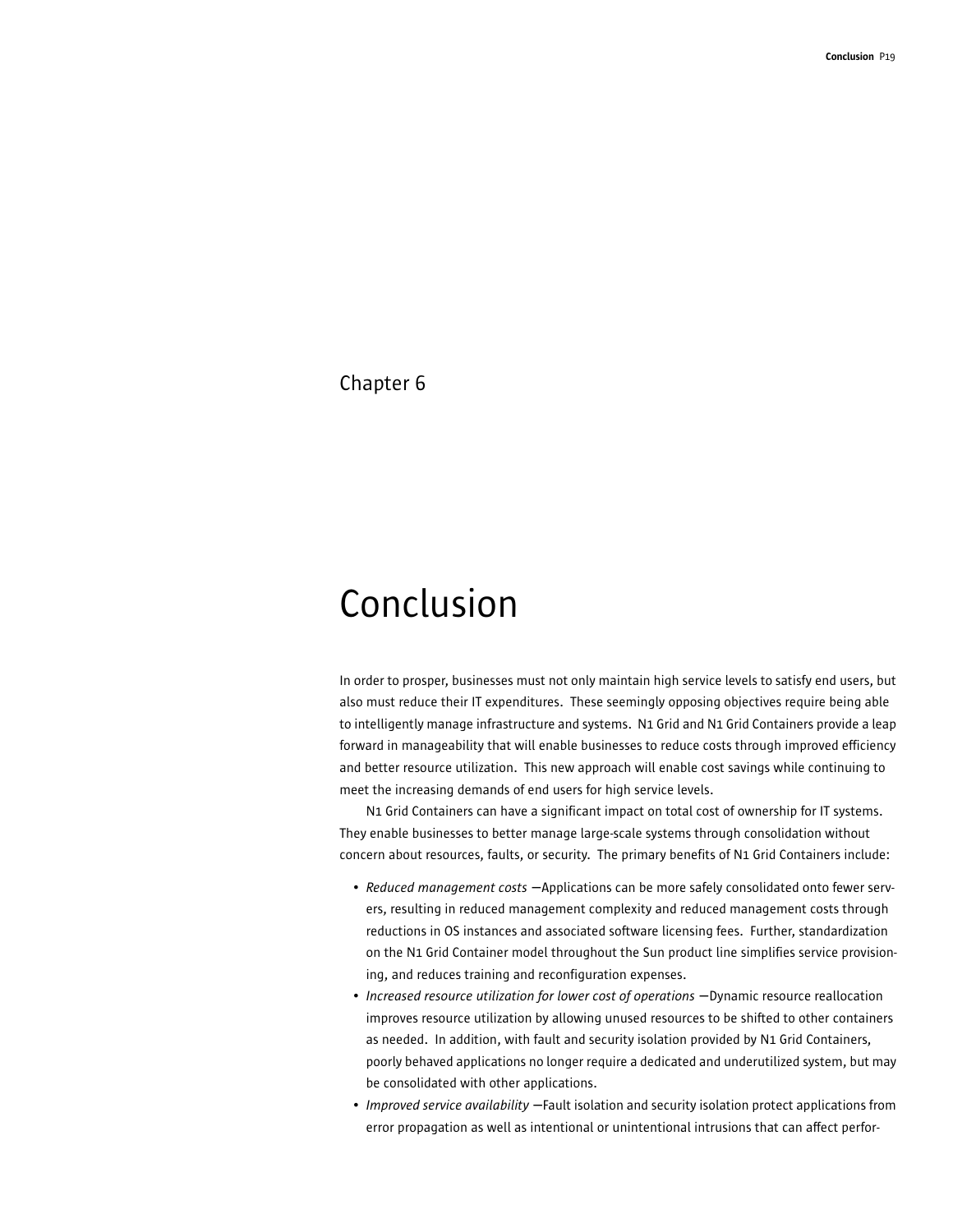mance or availability. The greater consistency and simplicity of this environment also reduces the chance of human errors that might impact availability.

• *Increased flexibility* − N1 Grid Containers make it safer for businesses to implement server consolidation with less worry about applications being affected by resource constraints, faults, or security issues. In addition, N1 Grid Containers are easy to reconfigure, and can greatly simplify the task of migrating applications from one set of hardware to another.

Because N1 Grid Containers isolate multiple execution environments in a single instance of the operating system, they extend the concept of server virtualization down to a sub-CPU level of granularity without unnecessary performance or management overhead. Some other vendors are approaching the need for containment by running separate copies of the operating system on top of a virtual machine. This means that each instruction executed from a contained application must pass through the virtual machine as well as through the operating system, which creates unnecessary system overhead and adds to management complexity by requiring administration of additional copies of the operating system.

In contrast, multiple N1 Grid Containers can run within a single copy of the Solaris OS to achieve isolation without the performance overhead of a virtual machine and without adding complexity to the management environment.

N1 Grid Containers change the management model to be more service-centric and allow more standardized automation of underlying resource and system management tasks. Using N1 Grid Containers allows enterprises to achieve greater systems management efficiency and improvements in resource utilization.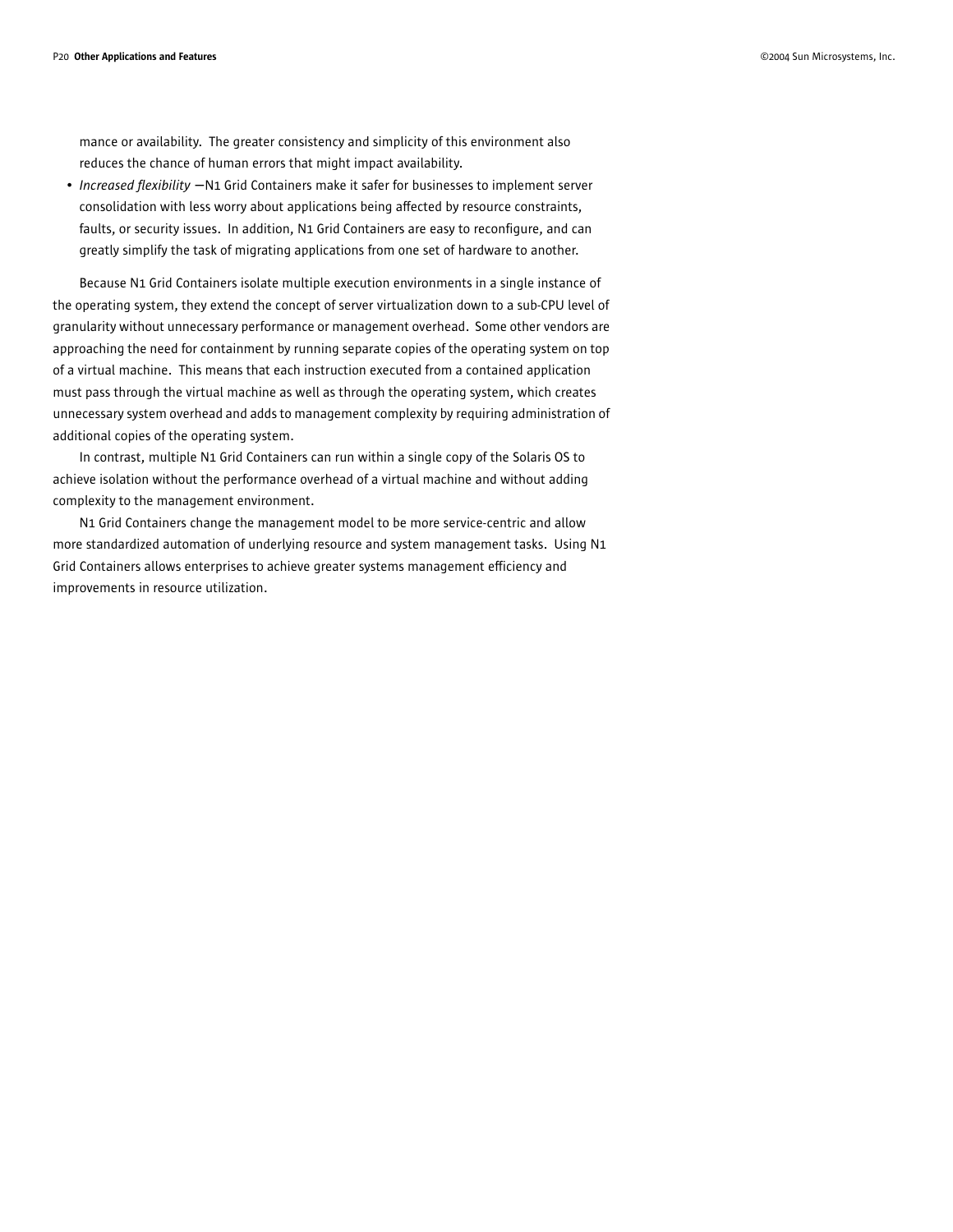# References

Sun Microsystems, Inc. posts product information in the form of data sheets, specifications, and white papers on its Internet World Wide Web Home page at: http://www.sun.com.

Look for the these and other Sun technology white papers:

| Title                                                         | Location                                                          |
|---------------------------------------------------------------|-------------------------------------------------------------------|
| Software Solutions - N1 Grid                                  | wwws.sun.com/software/solutions/n1/index.html                     |
| N1 Grid - Introducing Just in Time<br>Computing               | wwws.sun.com/software/solutions/n1/wp-n1.pdf                      |
| N1 Grid Containers - Feature Story                            | http://www.sun.com/2004-0330/feature/index.html                   |
| N1 Grid Console                                               | http://wwws.sun.com/software/products/<br>grid_console/index.html |
| Solaris 9 Operating System                                    | wwws.sun.com/software/solaris/index.html                          |
| Solaris 9 Resource Manager Data Sheet                         | wwws.sun.com/software/solaris/ds/ds-srm/<br>index.html            |
| Solaris 9 Resource Manager Software                           | wwws.sun.com/software/whitepapers/solaris9/<br>srm.pdf            |
| Resource Management in the Solaris 9<br>Operating Environment | www.sun.com/solutions/blueprints/0902/816-7753-<br>10.pdf         |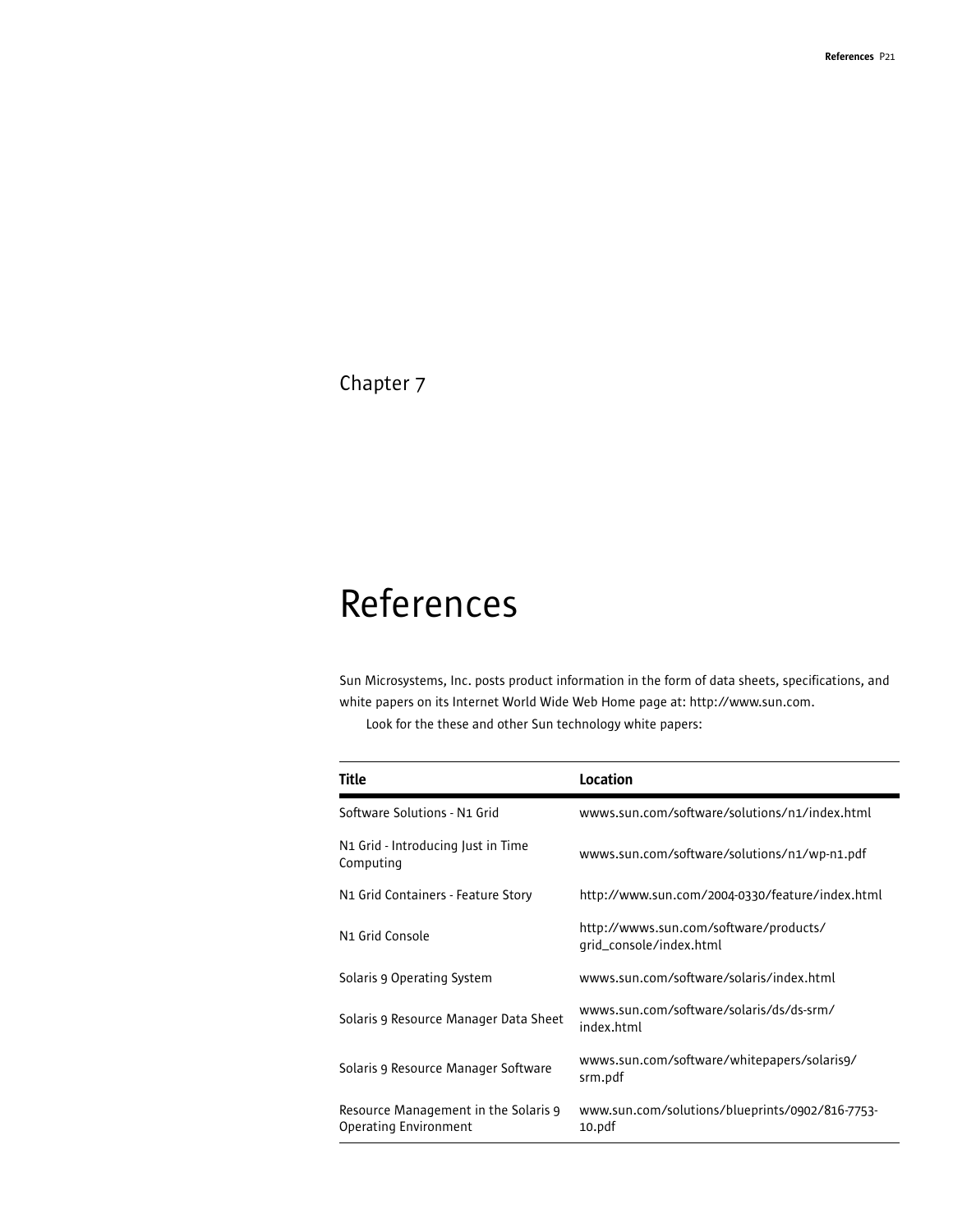| Title                                                                                                                             | Location                                                                                         |
|-----------------------------------------------------------------------------------------------------------------------------------|--------------------------------------------------------------------------------------------------|
| Solaris 9 Resource Manager Technical<br><b>FAO</b>                                                                                | wwws.sun.com/software/solaris/fags/<br>resource_manager.html                                     |
| Using IPOoS                                                                                                                       | Solaris 9 Network Resource Management wwws.sun.com/software/whitepapers/solaris9/<br>ipqoswp.pdf |
| RFC 2475: An Architecture for<br>Differentiated Services                                                                          | www.ietf.org/rfc/rfc2475.txt?number-2475                                                         |
| System Administration Guide: N1 Grid<br>Containers, Resource Management, and http://docs.sun.com/db/doc/817-1592<br>Solaris Zones |                                                                                                  |
| Sun/Oracle Best Practices                                                                                                         | www.sun.com/solutions/blueprints/0101/<br>SunOracle.pdf                                          |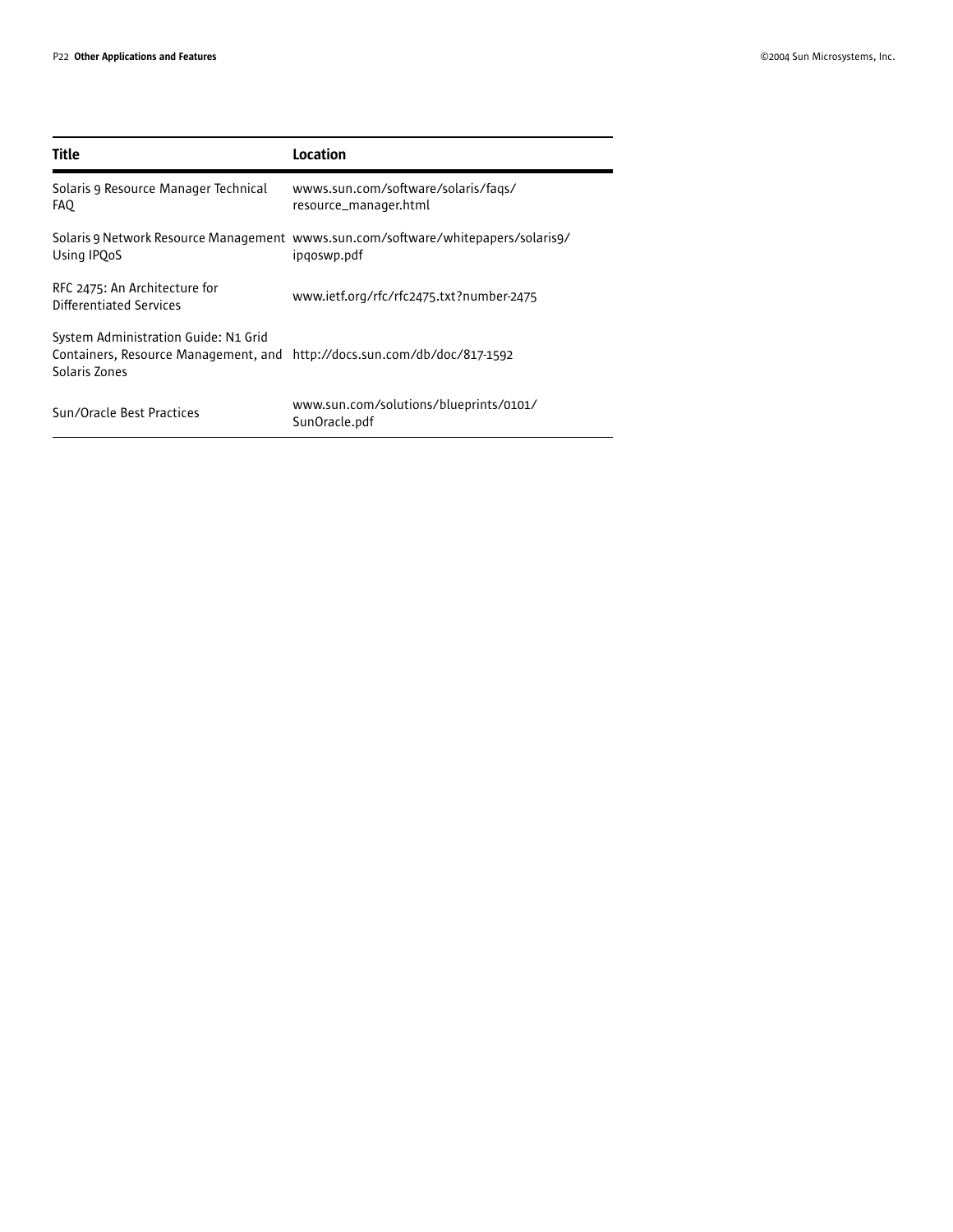## $\mathsf{SUM}$   $\mathsf{``}$  Copyright 2003 Sun Microsystems, Inc.,4150 Network Circle, Santa Clara, CA 95054, U.S.A. All rights reserved.

RESTRICTED RIGHTS LEGEND: Use, duplication, or disclosure by the government is subject to restrictions as set forth in subparagraph (c)(1)(ii) of the Rights in Technical Data and Computer Software clause at DFARS 252.227-7013 and FAR 52.227-19.

The product described in this manual may be protected by one or more U.S. patents, foreign patents, or pending applications.

#### TRADEMARKS

Sun, Sun Microsystems, the Sun logo, and Solaris are trademarks or registered trademarks of Sun Microsystems, Inc. in the United States and other countries. UNIX is a registered trademark in the United States and other countries, exclusively licensed through X/Open Company, Ltd.

All SPARC trademarks are used under license and are trademarks or registered trademarks of SPARC International, Inc. in the United States and other countries. Products bearing SPARC trademarks are based upon an architecture developed by Sun Microsystems, Inc.

UNIX is a registered trademark in the United States and other countries, exclusively licensed through X/Open Company, Ltd.

THIS PUBLICATION IS PROVIDED "AS IS" WITHOUT WARRANTY OF ANY KIND, EITHER EXPRESS OR IMPLIED, INCLUDING, BUT NOT LIMITED TO, THE IMPLIED WARRANTIES OF MER-CHANTABILITY, FITNESS FOR A PARTICULAR PURPOSE, OR NON-INFRINGEMENT.

THIS PUBLICATION COULD INCLUDE TECHNICAL INACCURACIES OR TYPOGRAPHICAL ERRORS. CHANGES ARE PERIODICALLY ADDED TO THE INFORMATION HEREIN; THESE CHANGES WILL BE INCORPORATED IN NEW EDITIONS OF THE PUBLICATION. SUN MICROSYSTEMS, INC. MAY MAKE IMPROVEMENTS AND/OR CHANGES IN THE PRODUCT(S) AND/OR THE PRO-GRAM(S) DESCRIBED IN THIS PUBLICATION AT ANY TIME.